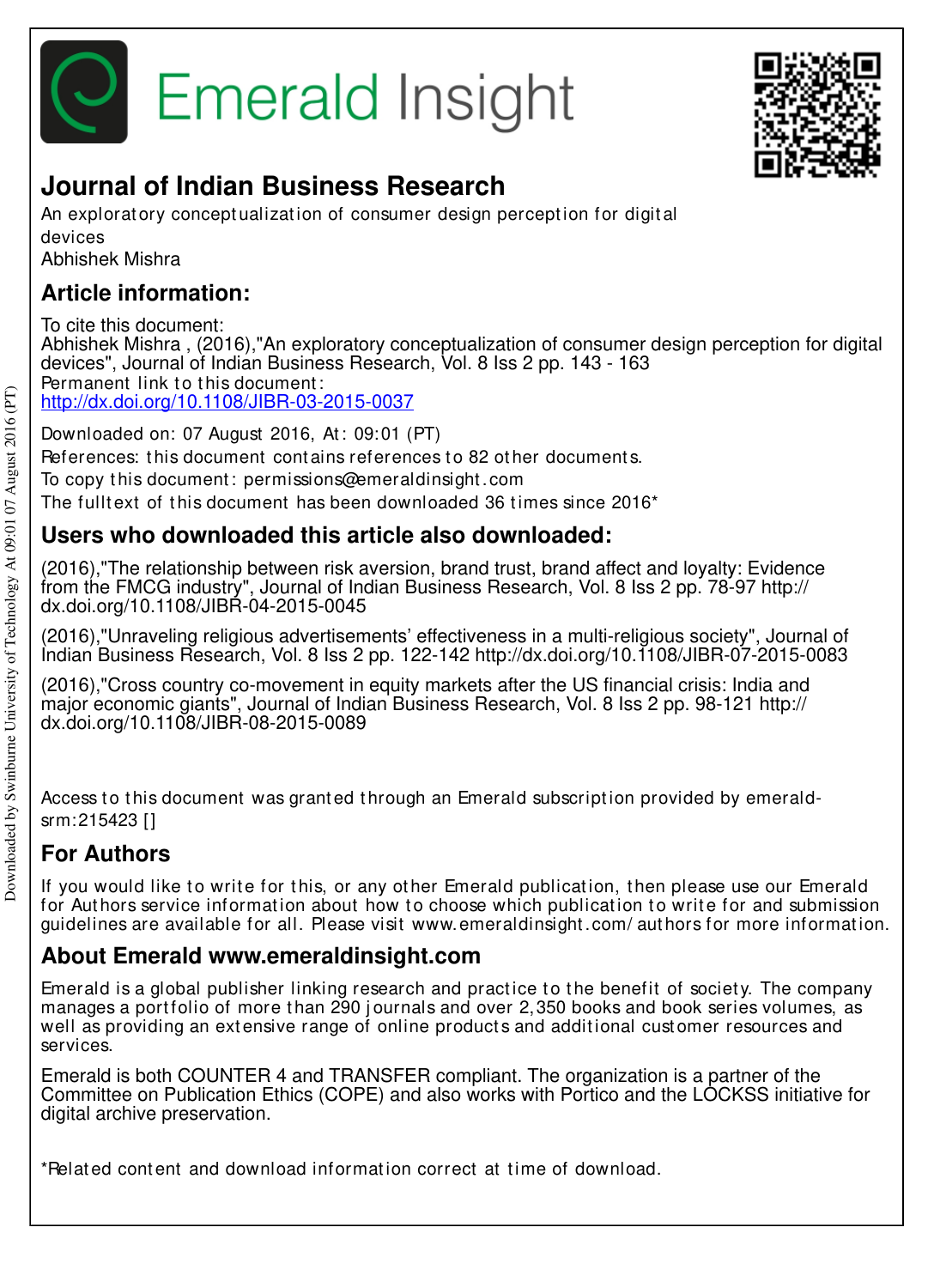# **An exploratory conceptualization of consumer design perception for digital devices**

Abhishek Mishra *Indian Institute of Management, Indore, India*

Consumer design perception

**143**

Received 20 March 2015 Revised 17 October 2015 Accepted 16 January 2016

#### **Abstract**

**Purpose** – Despite the volume of work on the subject, product design and its conceptualization has remained relatively abstract. There is hardly any discussion about the holistic meaning of design, especially with regards to its meaning for a user. This paper aims to explore consumer design perception to provide it a multidimensional definition and measure that is more relevant to industrial designers.

**Design/methodology/approach** – The study was done in two qualitative phases: the first to generate and confirm the design dimensions pre-conceived from literature, corroborated with consumer voices; and the second to include gamified depth interviews triangulated with conventional depth interviews and word association-based correspondence analysis to generate items that can measure each of those dimensions.

**Findings** – The first study confirms five dimensions of consumer design perception: visual, functional, kinesthetic, interface and information. Following the second phase, the study proposes five items for visual design, seven for functional design, three for kinesthetic design, four for interface design and five for information design.

**Research limitations/implications** – Though through multiple qualitative studies, combined with literary evidence, this work provides reasonable qualitative validity to the findings, a semiotic analysis-based methodologies that can further concretize, if not refute, the findings. Rooted in the theory of design value, the study explores transformation of design values, from the designer's domain to that of a consumer. While each of the design constructs has gone through a thorough investigation in literature, this work is the first to provide a unified theory of consumer design perception.

**Practical implications** – Designers have long struggled to know what consumers want. There is a clear divide in designers and consumers' meanings of design. This study attempts to bridge this divide. Items measuring each construct should enable them in tweaking their offerings to a consumer's liking. **Originality/value** – Design is an abstract term and can be applied by a designer or a consumer. Dimensionalization of this complex term for better understanding using innovative qualitative tools serves as an original contribution to field of design research.

**Keywords** Information, Interface, Functional, Design perception, Kinesthetic, Visual

**Paper type** Research paper

#### **Introduction**

Product design is a well-researched domain, with consumer researchers focusing on it as a primary source of user experience (Desmet *et al.*, 2007), consumption value

The author would like to thank the PGP students of IIM Lucknow who helped in organizing some of the activities in this study as well as providing valuable assistance in the logistics involved. I would also like to thank the Index Core Committee at IIM Lucknow for funding the research.



Journal of Indian Business Research Vol. 8 No. 2, 2016 pp. 143-163 © Emerald Group Publishing Limited 1755-4195 DOI 10.1108/JIBR-03-2015-0037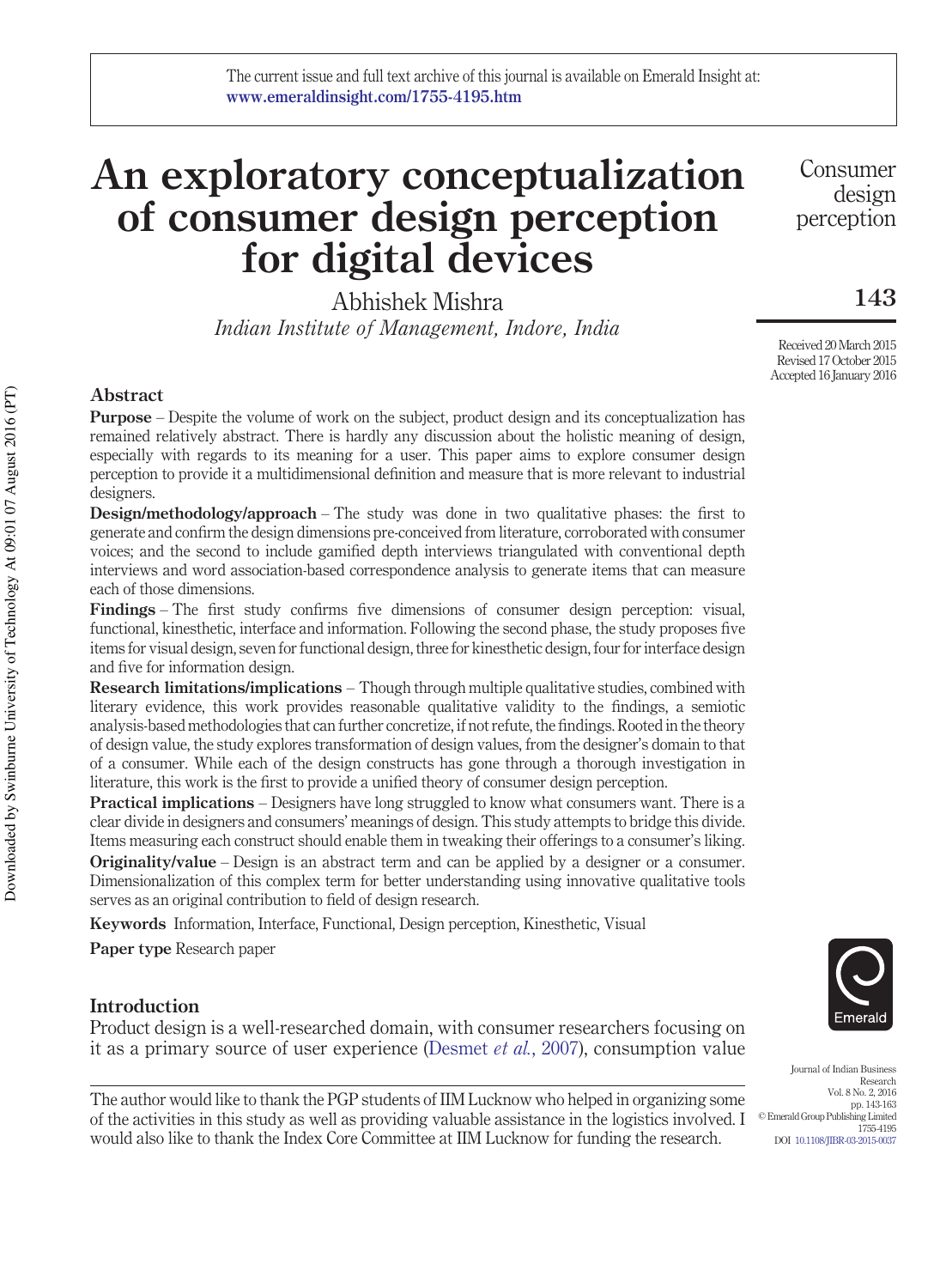(Holbrook, 1999) and brand identity (Karjalainen and Snelders, 2010). It is an equally powerful tool for marketers, as more and more organizations are now differentiating their products through design superiority and novelty to gain market shares and long-term competitive advantage. In theory, design remains an abstract concept, with contemporary research highlights ranging from outer appearance to internal functional capabilities. In a quest for clarity, product design has attracted ample but relatively unrelated streams of research. Most research efforts have been led by new product development and usability researchers. However, these studies still lack the depth to fully understand the consumer appeal and response to design (Noble and Kumar, 2010). Additionally, these efforts are more designer-oriented and thus not readily interpretable in a consumer context (Razzaghi and Ramirez, 2005). The cognition of a product's design prudence by the consumer often goes beyond the surface and can involve deeper meaning about the other product aspects (Krippendorff, 1989), as they subconsciously form cognitive models of product design and learn to use it (Norman, 1988). A deeper investigation into this subconscious processing is clearly required to develop an integrative framework of design as such a framework can provide a reasoning for the designer to create more powerful product designs. By bringing in preconceived design dimensions from design theories and finding their evidence in consumer voices, as a form of qualitative research based on logical positivism (Mick, 1986), this work attempts to make the framework more designer-relevant. This objective is achieved through an interesting mix of exploratory studies, which also includes a gamified version of in-depth interviews to increase user engagement with the process and provides richer and deeper information (Odobašić et al., 2013). We discuss the prominent works in related areas in the next section. Following this, the research methodology section contains a discussion on the research paradigms to justify the suitability of the methods used, lending validity to the findings of the study. The findings of the studies are then deliberated followed by discussion, contributions of this work, its limitations and a conclusion. JIBR **144**

#### **Literature review**

Design, as a concept, is still being examined in an attempt for a concrete definition and has been widely studied using different perspectives and contexts, from being a strategic tool (Kotler and Rath, 1986; Roy and Bruce, 1988) to being a source of affect (Seva *et al.*, 2007; Khalid, 2006; Seva and Helander, 2009) and user experience (Pullman and Gross, 2004). The design-as-value body of literature refers to it as an inherent product quality that generates utilitarian and hedonic benefits for the user (Batra and Ahtola, 1991; Chitturi *et al.*, 2008; Gutman, 1982; Petruzzellis, 2010; Huang and Truong, 2008; Page and Herr, 2002; Sheng and Teo, 2012; Dhar and Klaus, 2000; Mano and Oliver, 1993; Voss *et al.*, 2003). Researchers treating design as an aggregate of attributes have primarily been studying it at an atomistic level of small components (Karjaluoto *et al.*, 2005; Han and Hong, 2003; Yun *et al.*, 2003; Sonderegger and Sauer, 2010), but recently there have been attempts to understand a concept of design made up of sub-dimensions, as opposed to an overarching construct (Seva *et al.*, 2007; Salmi and Sharafutdinova, 2008; Chitturi *et al.*, 2008; Zielfe, 2002; Hazzenzahl, 2004, Cyr *et al.*, 2006). Our work extends the arguments presented in these efforts to arrive at an exhaustive design definition.

8,2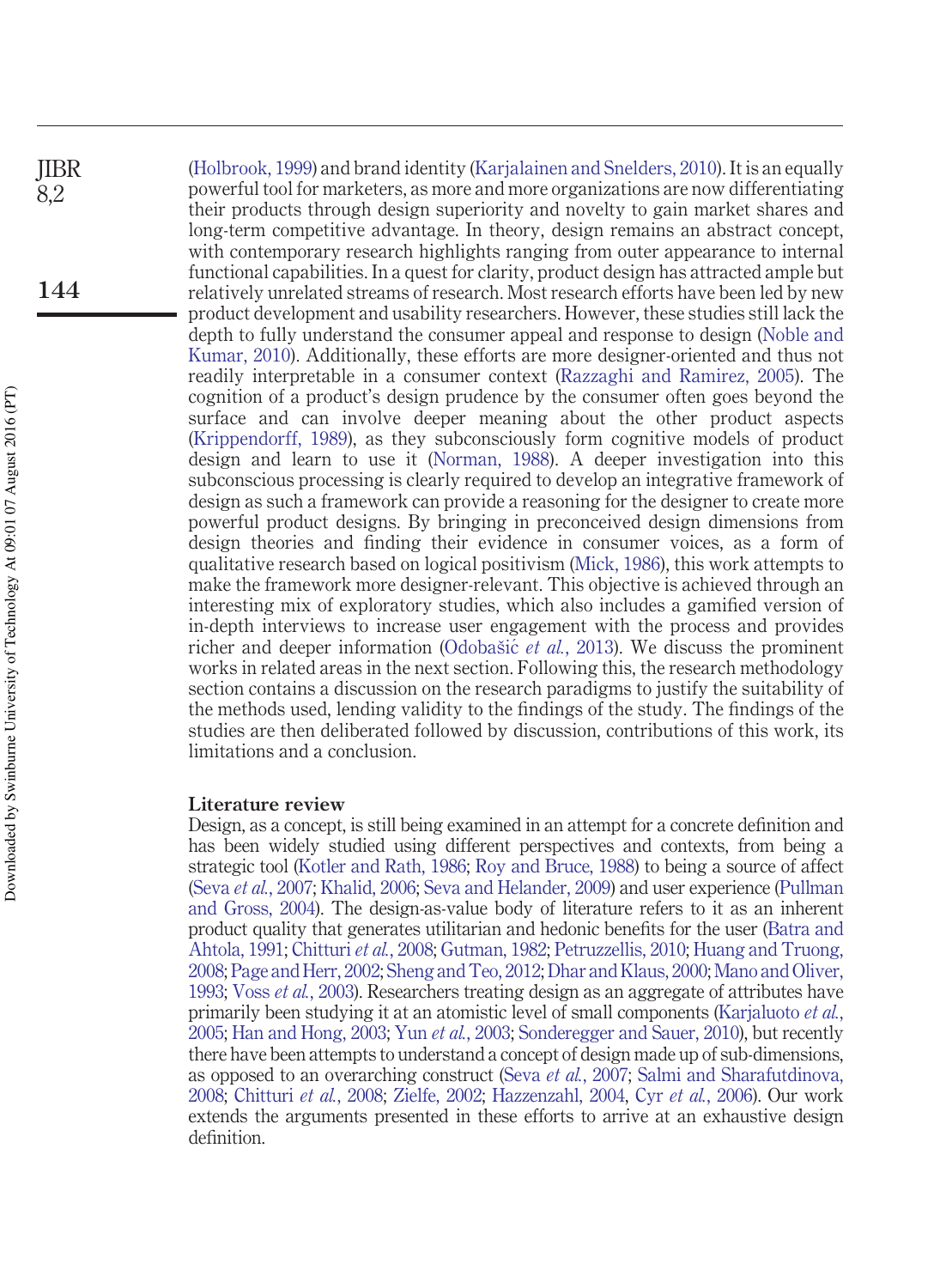As a foundation, this study borrows from the theory of product semantics that highlight the deeper meanings users attach to products beyond its outer beauty (Krippendorff, 1989). But rather than relying solely on the users to provide symbolic meanings to product design, a form of research performed extensively in consumer research according to design-as-value; this work aims to structure overall design into sub-design constructs, drawn primarily from the design literature and then explores the meanings and implications of each for the consumer. In an effort to identify viable and measurable dimensions for design, this work delved into streams of works that provide different identities of design as possible dimensions of consumer design understanding. It was found that, in the case of both pre-purchase and usage scenarios, general product design has been explained in various ways – aesthetics (Huang and Truong, 2008; Page and Herr, 2002; Sheng and Teo, 2012; Creusen and Schoormans, 2005; Cyr, 2008; Bloch *et al.*, 2003; Veryzer and Hutchinson, 1998; Coates, 2003; Tractinsky, 1997), product functionality (Chitturi *et al.*, 2008; Huang and Truong, 2008; Seva and Helander, 2009) and ergonomics (Noble and Kumar, 2008; Yanamoto and Lambert, 1994). In their theory of design value, Nobel and Kumar (2008) also exhibit these three design aspects as critical for consumer satisfaction, making them judicious choices for sub-dimensions of overall design. However, more recently, two new facets of design, interface and information design have also been investigated in detail (for a comprehensive review, see Sonderegger and Sauer, 2010). These two additional dimensions of design have a special relevance for the newly emerging category of digital devices. Digital devices (such as smartphones, computers and in-car infotainment systems) present unique challenges to designers about certain parameters of information design, including readability on small screens, legibility of information presented and the quality of interactions with the information system (Dillon *et al.*, 1990; Duchnicky and Kolers, 1983). Similarly, graphics user interface has gained a prominent role in device design with dedicated user-experience teams focusing on design cells and aiming to create a positive user experience, through an intuitive and easy-to-use interface. In a review, Sonderegger and Sauer (2010) highlight how interface and information quality is critical for the usability of such a category of devices. Interface design and information design thus needs to be investigated and integrated deeper for an exhaustive consumer design meaning.

To represent such an evolving category of digital devices, the smartphone was chosen as the context for this work, as it is well-embedded in everyday use. In addition to being a functional communication medium, smartphones have today become a conduit of self-expression for owners delivering, not only utilitarian benefits but also the ability to generate pleasure and enjoyment (Dess *et al.*, 2006; Sheth and Solomon, 2014; Clayton *et al.*, 2015; Cyr *et al.*, 2006; Jordan, 1998, 2000). Thus, within this context, consumers are expected to evoke all facets of design, giving a comprehensive framework generalizable to the entire category.

#### **Research methodology**

Ascribing to Popper's paradigm of realism that proposes objects are present independently of a researcher and a single way of measurement may not be enough to study it fully, for this study, we conducted four different qualitative studies in two different stages to understand the consumer perception thoroughly (Magee, 1985; Guba and Lincoln, 1994). To ensure higher generalizability of the findings, we conducted these

Consumer design perception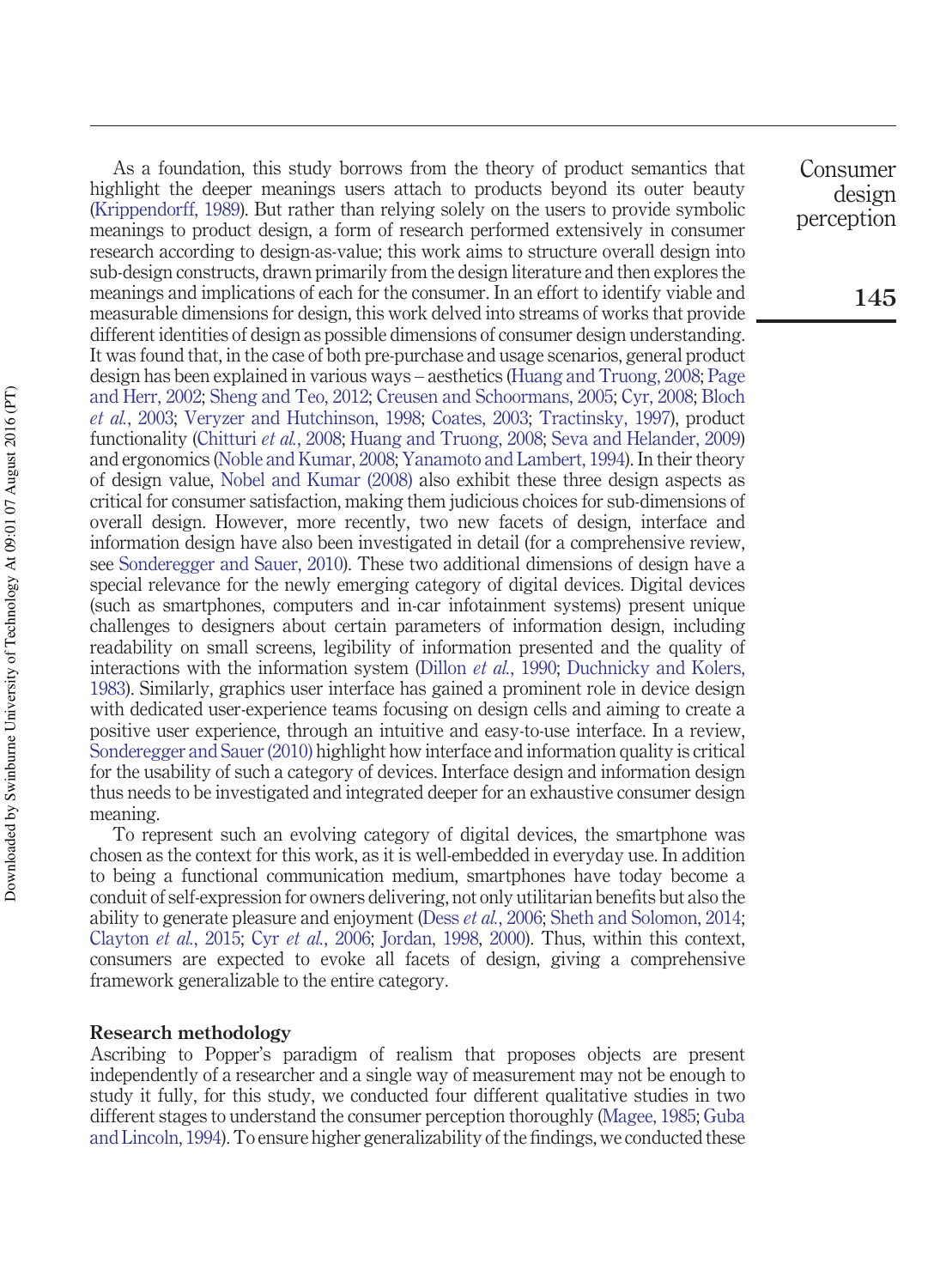qualitative processes with respondent numbers greater than is generally adopted. In addition, the reliability and validity of the findings within the realism paradigm are maintained by two criteria – auditability and triangulation (Healy and Perry, 2000). Auditability has been maintained by reproducing original quotes, in form of thematic mentions, of the respondents, while triangulation has been meticulously followed by the conduction of three qualitative processes simultaneously for better results (Campbell and Fiske, 1959). We present a brief description of the stages below. JIBR **146**

#### *Stage 1*

In the first stage, there were 13 focus group discussions (FGD) that were conducted with the support of post-graduate students at a prominent business school in India. All respondents were smartphone owners recruited randomly from the schools' admissions list. A brainstorming session was conducted to generate different design elements critical to users. The participants were asked to explore suggested discussion themes by discussing *what they understood by design and what does a good or bad design mean to them*. Figure 1 below represents the *modus operandi* of this stage.

The aim of this stage was to explore and reinforce the broad design dimensions conceived from the literature review above.

#### *Stage 2*

The second stage of the research involved generating meanings consumers attach to each proposed design dimension that can be used to develop possible items to measure each. The second phase was set in the annual market research fair organized by the business school and where there was an influx of real consumers. The target group for this leg were those who owned smartphones in the price range of US\$100 to US\$300 and were manufactured by leading players including Samsung, Nokia, Blackberry and LG. The choice of this price range and brands, indicating a segment with heavy market uptake, was used to operationalize the otherwise loosely defined category of smartphone. At the time of data collection, phones below the US\$100 price range were difficult to be classified as smartphones, while those above US\$300 were considered luxury products, and not necessarily because of their objective features. The qualitative methods used in this stage were three-pronged to serve the purpose of triangulation.



**Figure 1.** FGD process

8,2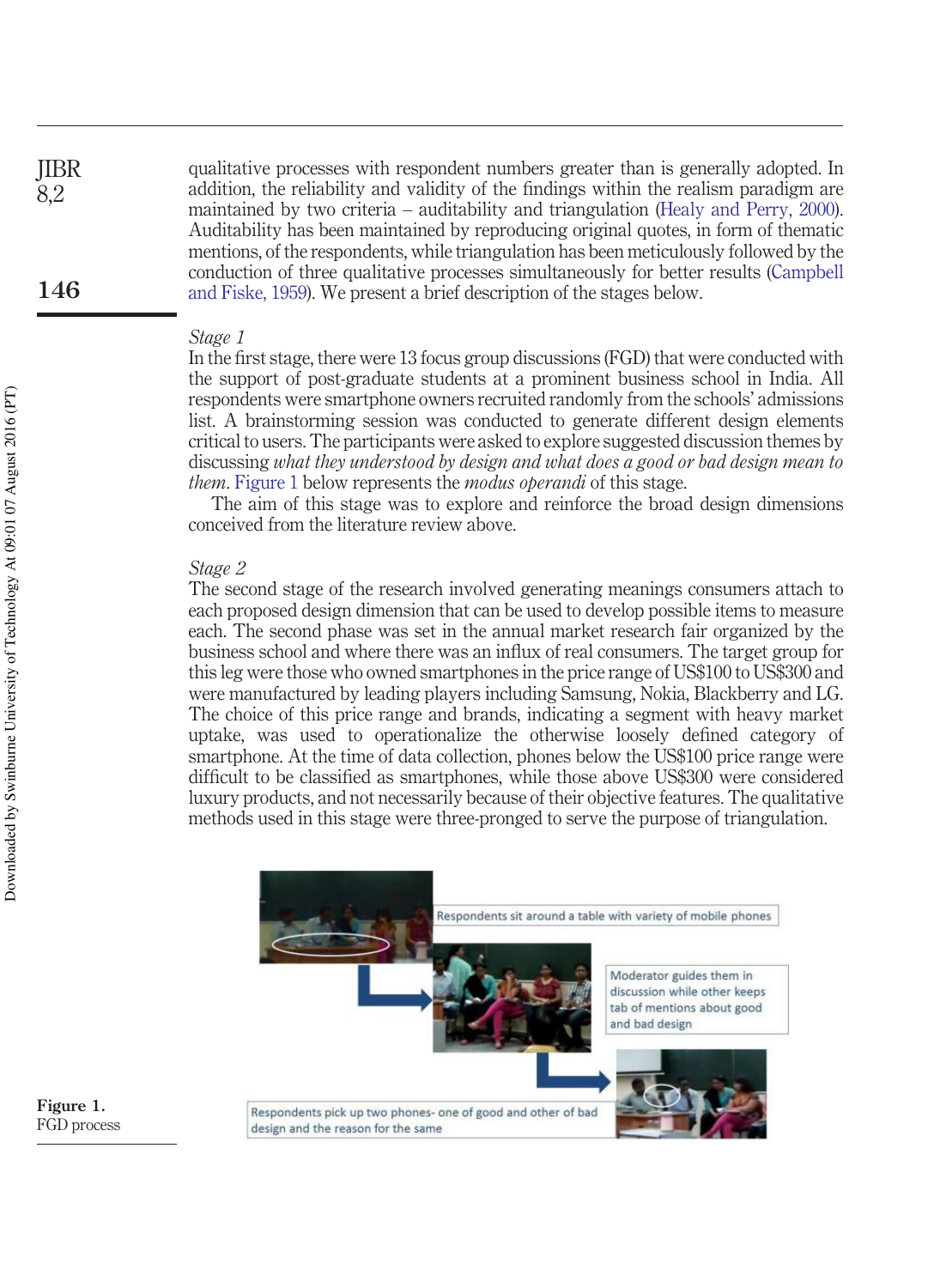The first sub-stage composed of conducting gamified in-depth interviews with 70 respondents at the fair venue and sequential random sampling followed. Of all, the smartphone owners that turned up at the fair, every fifth one was sent to the stall to take part in this research. Gamifying the interaction was preferred to mitigate the social desirability bias consumers depict during the course of a normal depth interview, as well as concurrently increase respondent engagement (Odobašic´ *et al.*, 2013). Conventional processes such as in-depth interviews, with a lack of a fun element, put a great cognitive load on the respondents, referred to in the literature as respondent burden, which results in exponential decay in engagement with time (Cannell and Kahn, 1968; Bradburn, 1977). On the other hand, gamified studies tend to over-relax the respondents leading to sub-optimal information (Delaney *et al.*, 2008). To cover for the drawbacks of gamified and conventional research processes, we used a combination of gamified and non-gamified methodologies. At the gamified research stage, the respondents were taken through three different games which were set up in an attempt to simulate three popular reality shows. The details of the games are given in Table I.

The three games were meant to inquire into the respondents feelings about the meaning of design in general and the smartphone in particular, including design aspects they liked or disliked in a displayed product and an in-depth probe about each of the

Games Procedure

Game 1: Big Boss The respondent is asked to arrive in the confession room and made to sit in front of a two-way mirror. The interviewer, makes her feel like a celebrity and then asks the respondent, to give her views on design and what does a good or a bad design mean to her



Game 2: Smartphone Shop In this game, the same respondent then goes to a smartphone shop and is asked by the vendor to scratch a card. He gets to choose among six smartphone phones as a lucky prize. When he makes the choice, the vendor asks him about the reason for making the choice especially from design angle



Game 3: Koffee with Karan The respondent, then proceeds to the next game where he is made to sit on a couch in front of an interviewer behaving like Karan Johar (a popular Indian Filmmaker). In line with the original show's theme of confessions and controversies, the interviewer dummies the different design dimensions as features of human beings (like visual design becomes beauty) and asks for relevant characteristics. The respondent is then asked to transcribe those qualities into a smartphone

**Table I.** Game details

Consumer design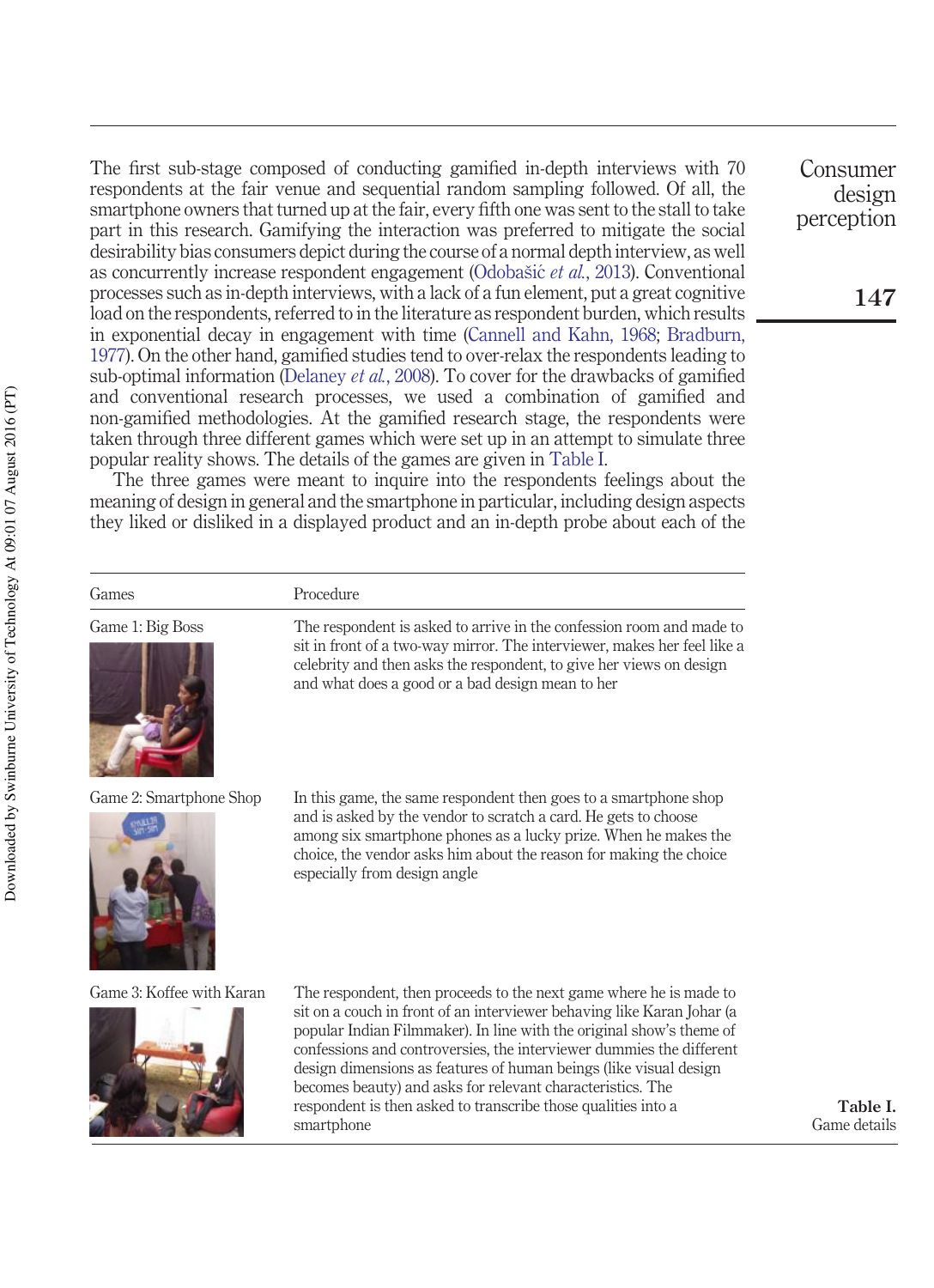design dimensions generated from the first stage of the study (focus groups and literature review).

To ensure that the findings of the gamified in-depth interviews were not inferior because of gamification, the second sub-stage involved conducting six parallel conventional in-depth interviews with a discussion guide developed to further explore the five design dimensions. A third sub-stage was conducted to achieve a concrete design understanding by enabling respondents to associate diverse design meanings to specific design buckets that involved the creation of a long list of design-derived meanings from the literature. Each of the items was framed as a statement in an attribute-benefit format. The depiction of items as a set of attributes and benefits has its roots in the means end theory which implies that subconsciously each individual perceives a product as a hierarchy of attributes topped by abstract benefits (Gutman, 1982; Geistfeld *et al.*, 1977). Respondents who participated in the gamified in-depth interviews were asked to link each of these statements to specific unnamed design buckets. Only 45 of the 70 respondents agreed to do this exercise, as they waited for their turn to enter the gamified in-depth interviews, represented in Plate 1.

A correspondence analysis was run as part of the data to get perceptual maps and understand the proximity of each statement to each dimension. The three sub-stages of stage two were then integrated to come up with final possible items as a measure for each design dimension. The overall process flow is represented in Figure 2.

#### **Results**

The findings of each stage of the qualitative study were in sync with the conceptualization derived from the exhaustive literature review. The findings of the study have been presented at each stage.



**Plate 1.** Word association exercise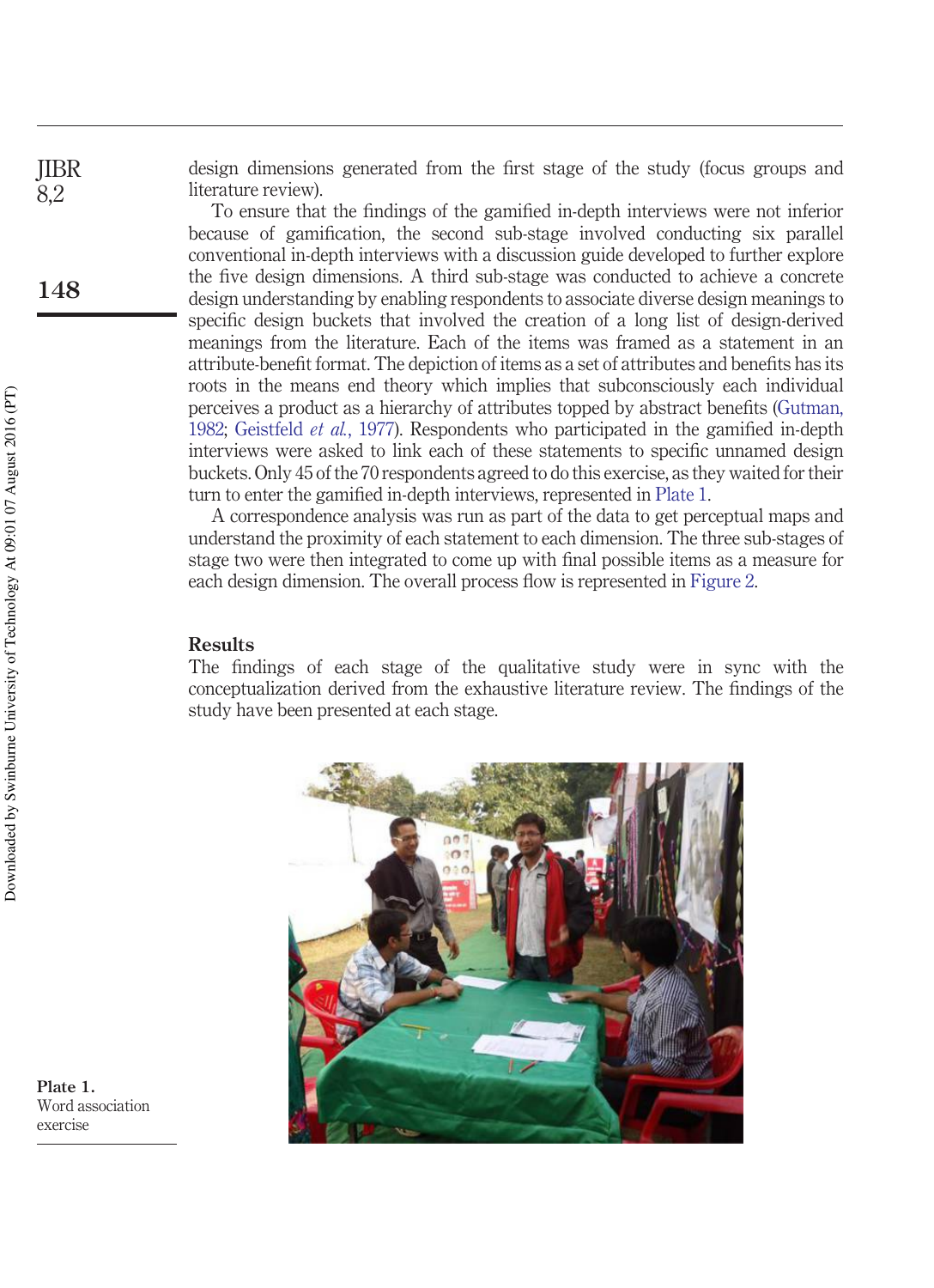

#### *Stage 1*

Appendix 1 summarizes the core themes that emerged in each of the focus groups. Across all the groups in the first phase, the most common element mentioned was **visual design**, representing the outer appearance of the product, in the form of various terms including *appearance*, *aesthetics*, *looks*, *external appeal* and *first impression*. The second most elicited design dimension in the group discussions was **functional design** in the form of elicitations such as *features*, *usability*, *functionality*, *utility*, *technology features* and *specifications*. This is again, as per expectations, the functionality of a product as decided by whether it meets or exceeds the expectation of a user. Quite a few groups also discussed **kinesthetic design** and mentioned such phrases as *easy to handle*, *fits in pocket*, *small size*, *ergonomics* and *easy to use*. This provides the supporting evidence that human factors are also an important factor when it comes to evaluating the overall design. Interface of products in the digital devices category have substantial importance, and thus **interface design** was expected to figure in these discussions. And it did, with the groups discussing aspects involving *user-interface*, *touch screen*, *navigation design* and *menu structure*. Finally, there were erratic views about the clarity of information written on the screen or body with words such as *simplicity* and *clarity* being mentioned. Respondents' responses about this aspect of design provides the evidence of the existence of the **information design** dimension in the consumer design perception.

#### *Stage 2*

This stage was aimed at generating possible items to measure each of these dimensions comprehensively. As this stage was composed of three parallel sub-stages, we present the results of each separately.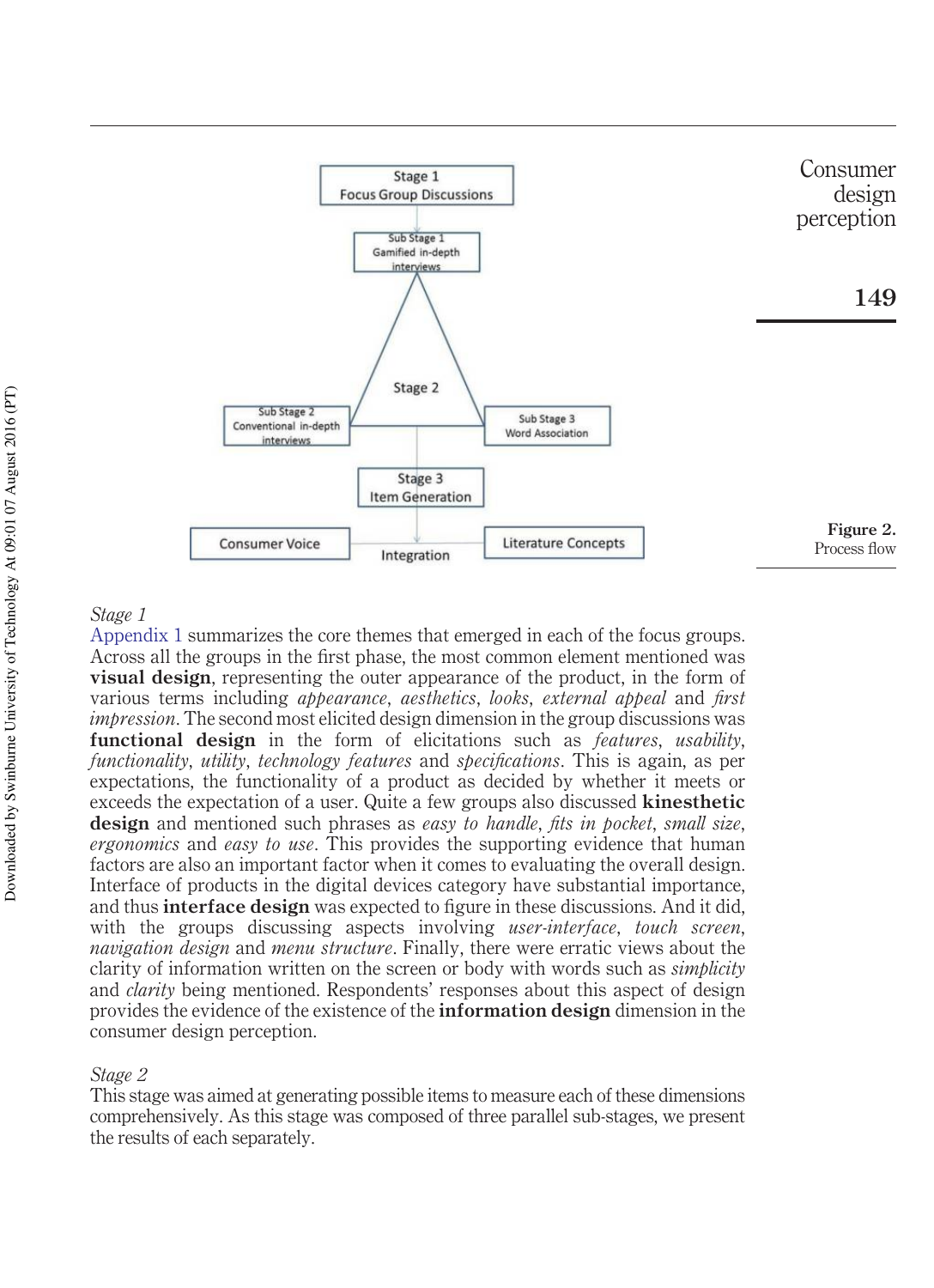*Sub-stage 1.* Gamified qualitative processes were conducted at this sub-stage. When asked about their understanding of design in the first game, respondents came up with adjectives such as *shape*, *attractiveness*, *appearance*, *looks*, *color*, *pattern*, *style* and *material used*, *artistic* and *funky* pointing towards visual design as conceptualized in Stage 1. Further, they elicited words including *functionality*, *features*, *connectivity*, *durability* and *latest technology* that confirmed the dimension of functional design. Similarly, descriptions such as *convenience*, *easy to carry in pocket*, *easy to handle*, *portable*, *sleek*, *weight*, *size*, *manageable* point towards the kinesthetic design, while *screen size*, *smooth touch*, *user interface* and *simple uncomplicated interface* point towards the interface design. Finally, elicitations related to *clarity*,*simplicity* and *simple language* point towards information design. Thus, the design understanding provided by the respondents in the first game is pretty much in sync with those mentioned in the focus groups. The next two games of the sub-stage involved a deeper probing into each design dimension. Questions were asked in a surrogate manner to enhance engagement through gamification. While the second game involved invoking each design dimension as the reason for choosing a particular phone, the third game was a more direct simulated depth interview about each design aspect in a gamified environment. Figure 3 represents most elicited items corresponding to each design element in these two games.

*Sub-stage 2.* The second sub-stage comprised of six conventional in-depth interviews conducted to support the findings of the gamified in-depth interviews where respondents were randomly chosen and those who had participated in the earlier game exercises were eliminated. The questions asked in this sub-stage were similar to the ones asked in the previous sub-stage, except that the questions were put directly. Prominent consumer voices for each design dimension are highlighted below:

• *Visual design:* When asked about visual design, RP (research participant) 1 mentioned *color should stand out, the visual effects should represent the brand and*



(FGDs)

**150**

JIBR 8,2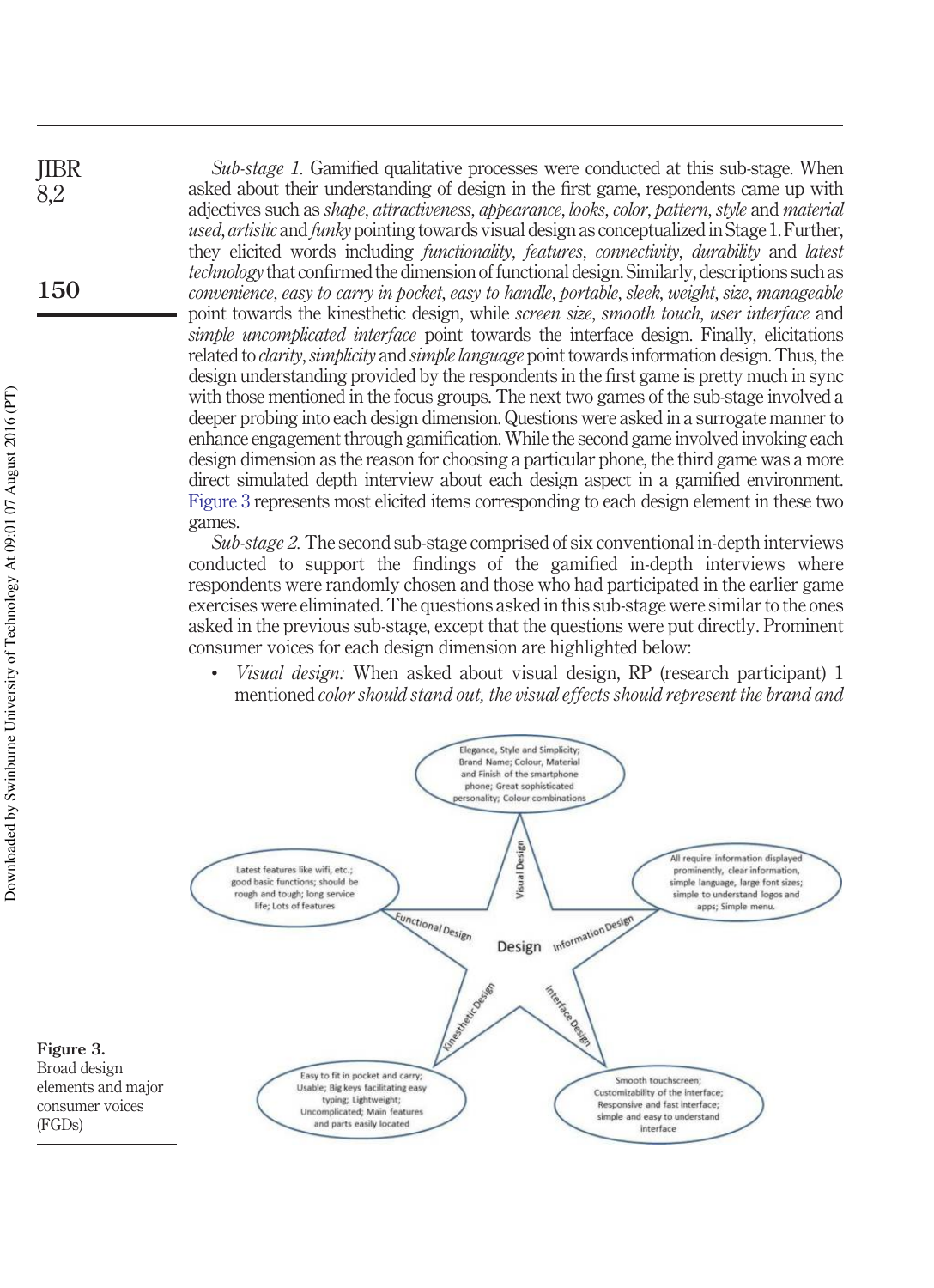*should be able to make a good first impression*. RP2 described visual design as *sleekness, smooth edges, should be proportional in looks, texture, color and looks should be categorical to the brand*. RP3 and RP4 considered an effective visual design as *great finish and phone should look premium*. RP5 had an understanding of visual design as *rounded curves, attractive, simplicity and elegance and eye catching shine*. RP6 mentioned exclusively the concept of *quality of workmanship* as an important visual aspect.

- *Functional design:* Respondents also vividly described different elements of functional design. RP1 talked about *usability* and *durability*, while RP2 had impression of functional design as *multitude of features, fast response*, *reliability* and *durability*.
- Kinesthetic design: The interpretation of this design aspect was not much different from those in the first sub-stage of gamification. While kinesthetic design implied *fit in hand*, *small size*, *fit in pocket* and *easy to type* for RP1, it meant *shortcuts that make usability high* for RP2. An exclusive emphasis for this design element was stated by RP5 as *my phone should be intuitive and easy to learn*.
- *Interface design:* This design aspect also found, according to RP1, that interface in the form of *easy to find*, *most used apps*, *customizability* and *simplicity of interface*. RP2 described a good interface design as one which has *simplicity in navigation* and *one-touch access*, while RP3 and RP4 considered it as the ability of the interface to allow *multitasking* apart being from *simple* and *customizable*. RP5 wanted the interface to be *lively* and *capable in performance* and RP6 desired an effective interface to be one where *applications and features are easy to find*.
- *Information design:* This design element, though respondents struggled to explain it, did get described as *concise information, simple logos for apps and display of prominent information* by RP1, *the display area should be less cluttered and basic information always there* by RP2, *clarity of information both in device and on keypad and less but relevant information* by RP5, while RP6 described it as *easy* and *simple language avoiding tough English*.

*Sub-stage 3.* This stage, as mentioned earlier, was a bottom-up approach to zoom in on relevant items from a long list generated from the existing literature, as well as the previous two sub-stages. This exercise was done a day after the previous two, as it enabled the integration of items from consumer voices to those generated from the literature. The full list of items is depicted in Appendix 2. Correspondence analysis was used to analyze the proximity of items to design dimensions through a perceptual map. The output of the exercise in the form of correspondence analysis is given in Figure 4.

Based on the output of the correspondence analysis seen above, we shortlisted the items that were close to their correct dimensions, depending on visual proximity. Other items found to be close to the wrong dimensions were considered to be misclassification and removed from the list. We did, however, find there were some cross-associations and items that were closer to inappropriate dimensions. The possible reason lies in the lack of clarity of respondents about tenets and details of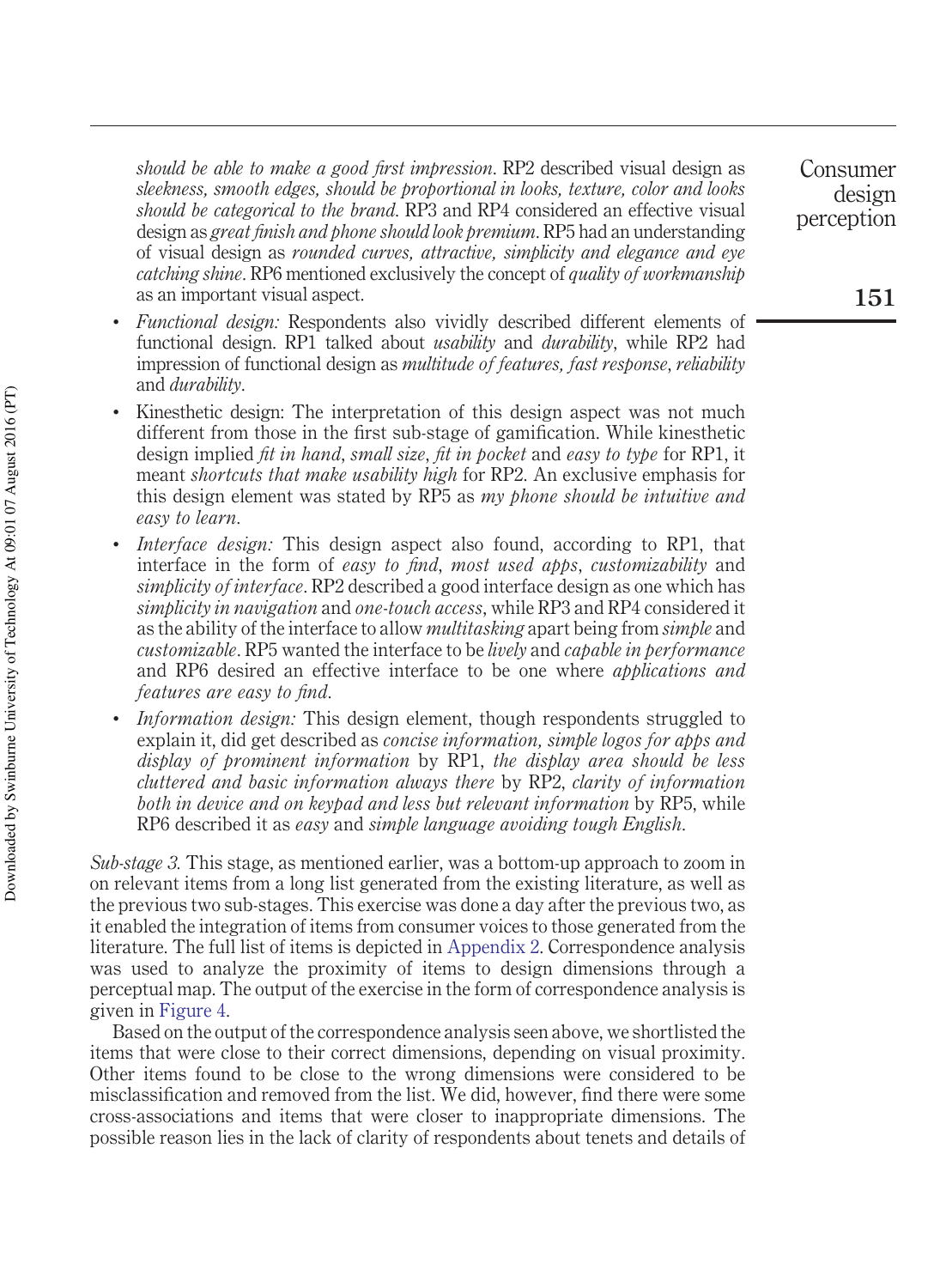

different dimensions, especially interface design and information design. Hence, the findings of the correspondence analysis, though robust, were taken only as indicative to item generation rather than as a rule of sanctity.

#### **Discussion**

The first aim of the second stage was to confirm the findings of the focus groups about the existence of the five design dimensions conceived from the literature. We found that the gamified in-depth interviews reiterated the views echoed by the participants of the FGD and confirmed that, for measuring design adequately for a digital device, visual, functional, kinesthetic, interface and information designs need to be measured together. The next aim of the second stage was to generate possible items to measure each of these design dimensions. The most critical stage involved triangulation of the findings and integrating them with the concepts of literature to come up with possible items in the attribute-benefit format (Geistfeld *et al.*, 1977). We demonstrate the integration process in Table II. All the possible items can be measured on a five or seven-point agree-disagree scale. Discussion of the anchor is beyond the purview of this study.

As is evident from the table, the five design dimensions have diverse interpretations. Visual design refers to the elegance of the product which implies that people prefer simplicity when it comes to the outer appearance, compared to over-designed products. Yet, people prefer some outside elements to be included in the product, whether it is the brand, logo or any part of design language, to make the product look special. Texture, color and finish also emerge as strong indicators of a good visual design, something that designers need to be conscious of. Another interesting manifestation of visual design is a good color contrast in the product, implying a good mix of colors, with simplicity maintained being preferable. Finally, consumers associate their own personality with that of their product and want it to reflect their personal characteristics. When it comes to a product's functional design, in addition to the basic features that define the product in its category, consumers also want it to be laden with the latest features technology has to offer, more than any other competing product. An important representative of this design aspect is product performance, reflected in the multitasking ability of the product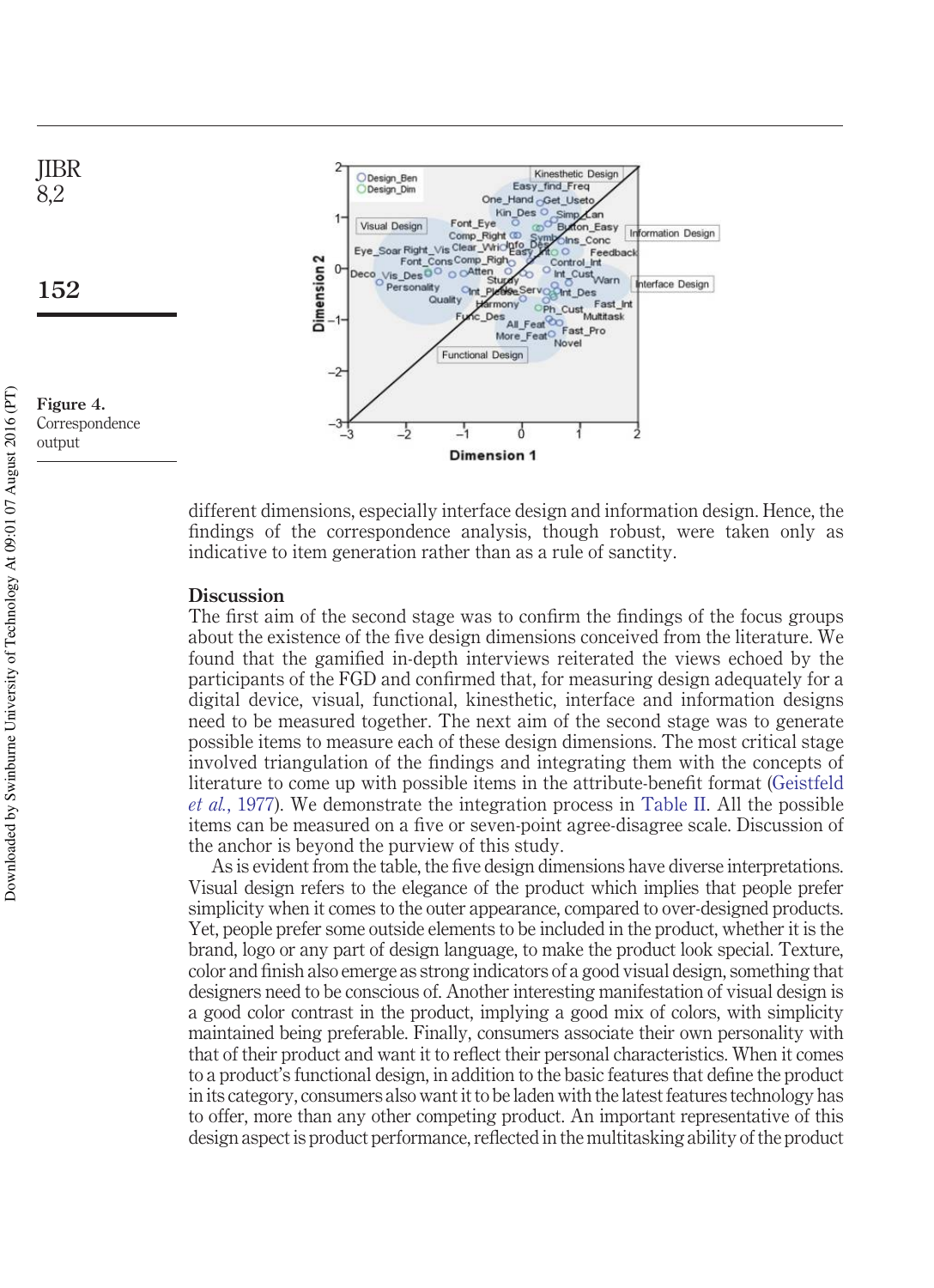| Concept                                                     | Source                                                                                                                               | Mentions                                                                                                                | Possible item                                                                                                                  |
|-------------------------------------------------------------|--------------------------------------------------------------------------------------------------------------------------------------|-------------------------------------------------------------------------------------------------------------------------|--------------------------------------------------------------------------------------------------------------------------------|
| Visual design<br>Simplicity/                                |                                                                                                                                      | Smartphone should have right decoration/Smartphone<br>design should be simple and sober                                 | My phone styling looks elegant                                                                                                 |
| elegance<br>Refinement                                      | Lingthammer (2007), Mullet and<br>Sano (1995)<br>Lingthammer (2007), Mullet and<br>Sano (1995)                                       | attractive/eye catching/brand name prominent/soft<br>The phone should be of right size/shape should be<br>edges         | brand name, logo, size, shape and edges) are<br>Standout elements of my phone (such as<br>eye catching                         |
| Unity                                                       | Veryzer and Hutchinson (1998)                                                                                                        | together/the whole package looks excellent/good<br>Phone looks good overall/everything looks good<br>overall impression | sleekness and pattern) of my phone go well<br>The appearance (like finish, texture, color,<br>together                         |
| Contrast                                                    | Veryzer (1993)                                                                                                                       | Color combination should be right/It should be easy<br>on eyes                                                          | My phone has proper contrast in form of right<br>color combinations                                                            |
| Personality                                                 | Linghammer (2007)                                                                                                                    | Phone should have the right personality/personality<br>matching with mine                                               | My phone matches my personality                                                                                                |
| Functional design<br>Features                               | Jordan (1998)                                                                                                                        | Latest features/features like Wi-fi, NFC, etc./latest                                                                   | The phone offers a lot of latest features like                                                                                 |
| Features                                                    | Jordan (1998)                                                                                                                        | Should have good features/basic functionality served<br>well/voice clarity/battery backup<br>technology                 | The phone has just the right amount of basic<br>features that I need like battery life, clear<br>NFC, Wi-Fi, 3G, 3-D, OS, etc. |
| Features                                                    | Jordan (1998)                                                                                                                        | Loaded with features/more features than competition/<br>best in the class in terms of features                          | My phone has the maximum amount of<br>features in its own category<br>voice, etc.                                              |
| Performance                                                 | Bloch (1995), Hollins and Pugh<br>(1990), Kotler and Rath (1986)                                                                     | Fast processor/smartphone performance should be<br>good/No lag in performance/latest processor/large                    | The processor and memory of the phone<br>enables seamless performance                                                          |
| Performance                                                 | Bloch (1995), Hollins and Pugh<br>(1990), Kotler and Rath (1986)                                                                     | Can open more than two applications/phone should<br>allow multitasking/can work on 3-4 applications<br>memory           | The phone specifications allow for opening<br>two or more applications                                                         |
| Reliability                                                 |                                                                                                                                      | Long service life/should not break down frequently/<br>need not go to service center/reliable<br>simultaneously         | The phone is reliable and yet to be sent to<br>service center for repairs                                                      |
| Durability                                                  | Bloch (1995), Hollins and Pugh<br>(1990), Kotler and Rath (1986)<br>Bloch (1995), Hollins and Pugh<br>(1990), Kotler and Rath (1986) | able to take abuse/should be sturdy/should not break<br>Smartphone should be rough and tough/should be                  | The phone is very sturdy and can take a lot of<br>abuse like accidental fall, sharp objects                                    |
|                                                             |                                                                                                                                      | easily                                                                                                                  | $\emph{(continued)}$                                                                                                           |
| Table II.<br>Proposed items for<br>each design<br>dimension |                                                                                                                                      |                                                                                                                         | Consumer<br>design<br>perception<br>153                                                                                        |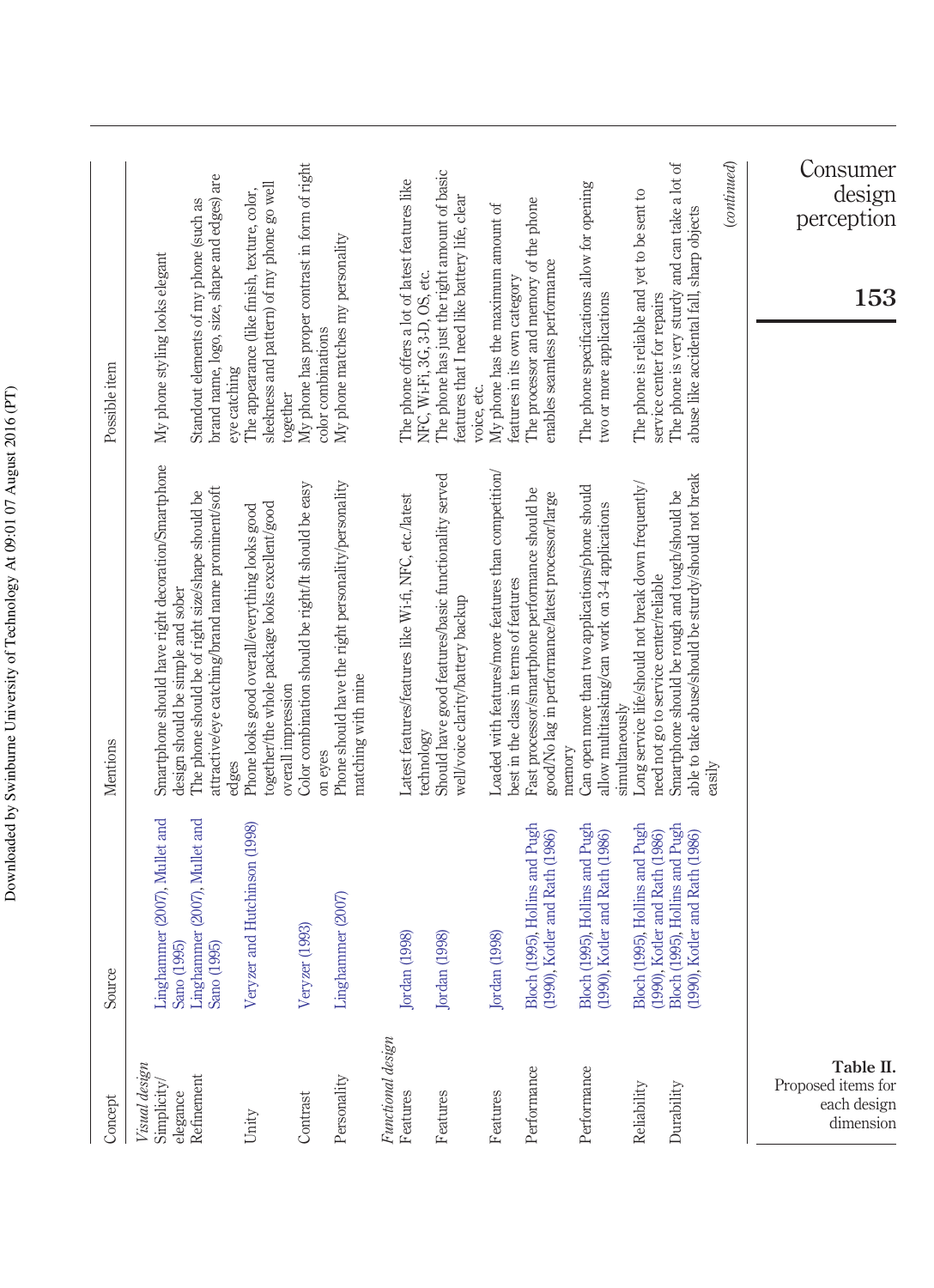| Table II.                            |                                           |                                                                                                                                     | $\overline{\text{JIBR}}$ 8,2<br>154                                                                                       |
|--------------------------------------|-------------------------------------------|-------------------------------------------------------------------------------------------------------------------------------------|---------------------------------------------------------------------------------------------------------------------------|
| Concept                              | Source                                    | Mentions                                                                                                                            | Possible item                                                                                                             |
| Kinesthetic design<br>Convenience    | Osborne (1987)                            | Should be easy to hold in one hand/can operate by one                                                                               | The phone shape and size is such that it                                                                                  |
| Convenience                          | Osborne (1987)                            | Fits in one pocket/can carry in jeans or trouser pocket<br>hand/one hand usability/small size/light weight                          | The phone's size makes it easy to fit in a<br>makes it easy to hold                                                       |
| Convenience                          | Osborne (1987)                            | between buttons should be large/qwerty keypad to<br>Buttons should be large in size/easy to type/gaps<br>make typing easy           | The keyboard of the phone facilitates easy<br>typing of messages and phone numbers<br>pocket                              |
| Task suitability<br>Interface design | )/CEN(2) 9241<br>$\approx$                | The interface should be responsive/there should be no                                                                               | The interface of the phone is fast and there is                                                                           |
| Self-descriptive                     | )/CEN(2) 9241<br>$\boxtimes$              | The interface should be easy to understand/interface<br>should not confuse me/navigation should be simple<br>lag/It should not hang | The interface is very helpful and guides me in<br>no lag in performance<br>case I need help                               |
| Customizability                      | )/CEN(2) 9241<br>$\tilde{S}$              | Can change interface as per my need/should be<br>and easy to understand                                                             | The interface is highly customizable, and thus                                                                            |
| Learnability                         | )/CEN(2) 9241<br>$\overline{\mathrm{SC}}$ | Interface should be easy to get used to/It should be<br>intuitive/should be easy to learn<br>customizable                           | The interface is very easy to get used to and<br>operate thus making it pleasant to use<br>I can change it as per my need |
| Information design<br>Clarity        | )/CEN(2) 9241<br>$\overline{\mathrm{S}}$  | Information on the phone should be clear/information<br>should be easy to read/Number of buttons should be                          | instructions in the interface, etc., are very<br>Information like numbers on buttons,                                     |
| Comprehensibility                    | )/CEN(2) 9241<br>$\overline{\mathbf{S}}$  | The font size should be just right/the font should<br>large                                                                         | The font size used is just right size to make it<br>clear                                                                 |
| Legibility                           | ISO/CEN(2) 9241                           | Simple language used in the phone/should not use<br>tough English/should have support for Hindi<br>make it easy to read/            | The language used in the phone is simple and<br>suits everyone<br>easy to read                                            |
| Discriminability                     | )/CEN(2) 9241<br>$\overline{\text{SC}}$   | Logos for application should be easy to get/the<br>symbols used in the phone should be right                                        | The symbols used in the phone for apps,<br>actions are right and easy to understand                                       |
| Clarity                              | )/CEN(2) 9241<br>$\overline{\mathrm{SC}}$ | Phone should provide feedback/error messages should<br>be there                                                                     | The phone provides me error messages that<br>helps me fix problems                                                        |
|                                      |                                           |                                                                                                                                     |                                                                                                                           |

Downloaded by Swinburne University of Technology At 09:01 07 August 2016 (PT) Downloaded by Swinburne University of Technology At 09:01 07 August 2016 (PT)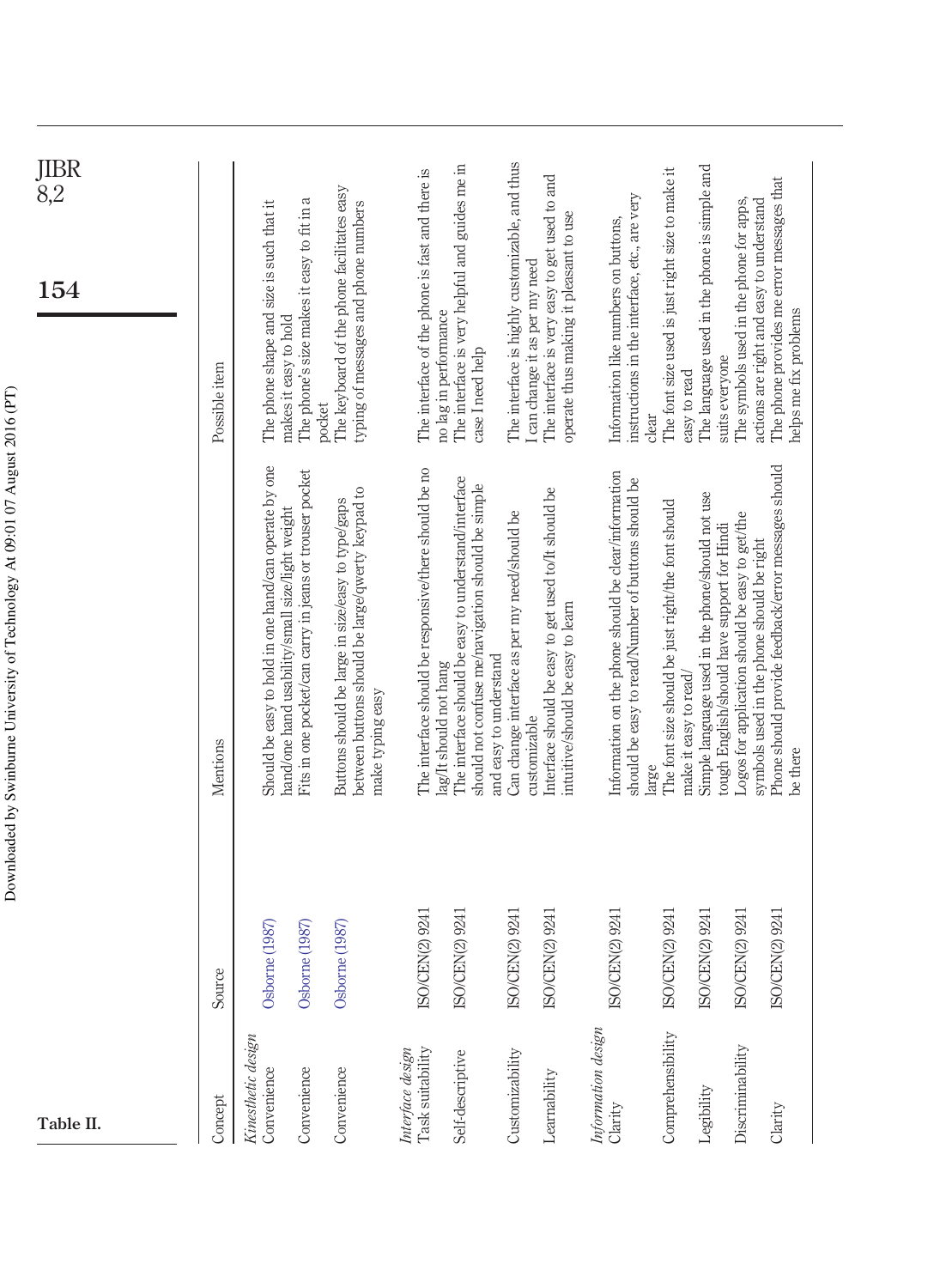and the ingredients that enable it. Finally, people want their products to be sturdy and resilient, but they also want them to be reliable with limited requirements of support services. From the human factor perspective of design, represented in our framework by kinesthetic design, the primary requirement for the users is the shape and size of the product that enables convenient usage. Additionally, for interactive devices, consumers require an input system (such as a keyboard) that facilitates easy interaction with the device. For digital devices having some sort of an interface that enables communication, users want it to be fast and lag-free for a better experience. They also want the interface to be intuitive and not taxing by a specific layout. And if the standard layout is found to be too difficult, users want the power to be able to customize it to their own requirements, a feature that is still yet to be seen in most modern devices. Possibly, part of a natural human resistance to change, people want interfaces of new products to be similar to those they are used to consuming to prevent a great amount of additional learning. Finally, in the information design component of overall design, consumers demand instructions in the device to be very clear and legible and include simplicity of font size and language depicted in the device for communication. Additionally, users frequently find the design of logos for applications too difficult to associate with the purpose of the application and thus require congruence. Finally, error messages that not only prompt the users about a wrong action but also guide them towards the correct action, is another feature demanded as part of the information design.

#### **Contributions**

As an academic contribution, this study attempts to develop a comprehensive design understanding by appropriate categorization of specific aspects into five dimensions. It provides a starting point of integrating and expanding the exhaustive, but fragmented, work on design perception in the literature. The framework should also serve to provide a platform for better design conceptualizations, applicable to different unrelated product categories. This work has extended the theory of product semantics by revealing deeper meanings that consumers associate with various design dimensions, achieved by using a variety of qualitative exercises (Krippendorff, 1989). Revelations about minute details of each design concept by respondents, which led to the development of scale items, confirm that consumers view their products as made of micro-features, which they aggregate into abstract benefits with unique mental models, thus ascribing different meanings to the overall product (Barsalou, 1999).

Interactions between a consumer with a product is a dyadic process, with consumers looking not only to provide input but also expecting an outcome and feedback. This study, additionally, highlights other design aspects for interactive products beyond the obvious general product facets including aesthetics, functionality and ergonomics. By building in interface and information design, we absorb the product input and feedback aspect into our framework for design perception, thus explaining factors that enhance the efficiency of product usage.

From a practitioner's perspective, we have a significant contribution for contemporary designers. We not only highlight the way design is constructed in a consumer's mind but also important elements of these constructs. Tweaking some of the elements can enhance the overall consumer perception about a broader design aspect, as well as the overall design of the product. Post-study qualitative interviews conducted with a design manager of a prominent smartphone manufacturer, to get feedback on the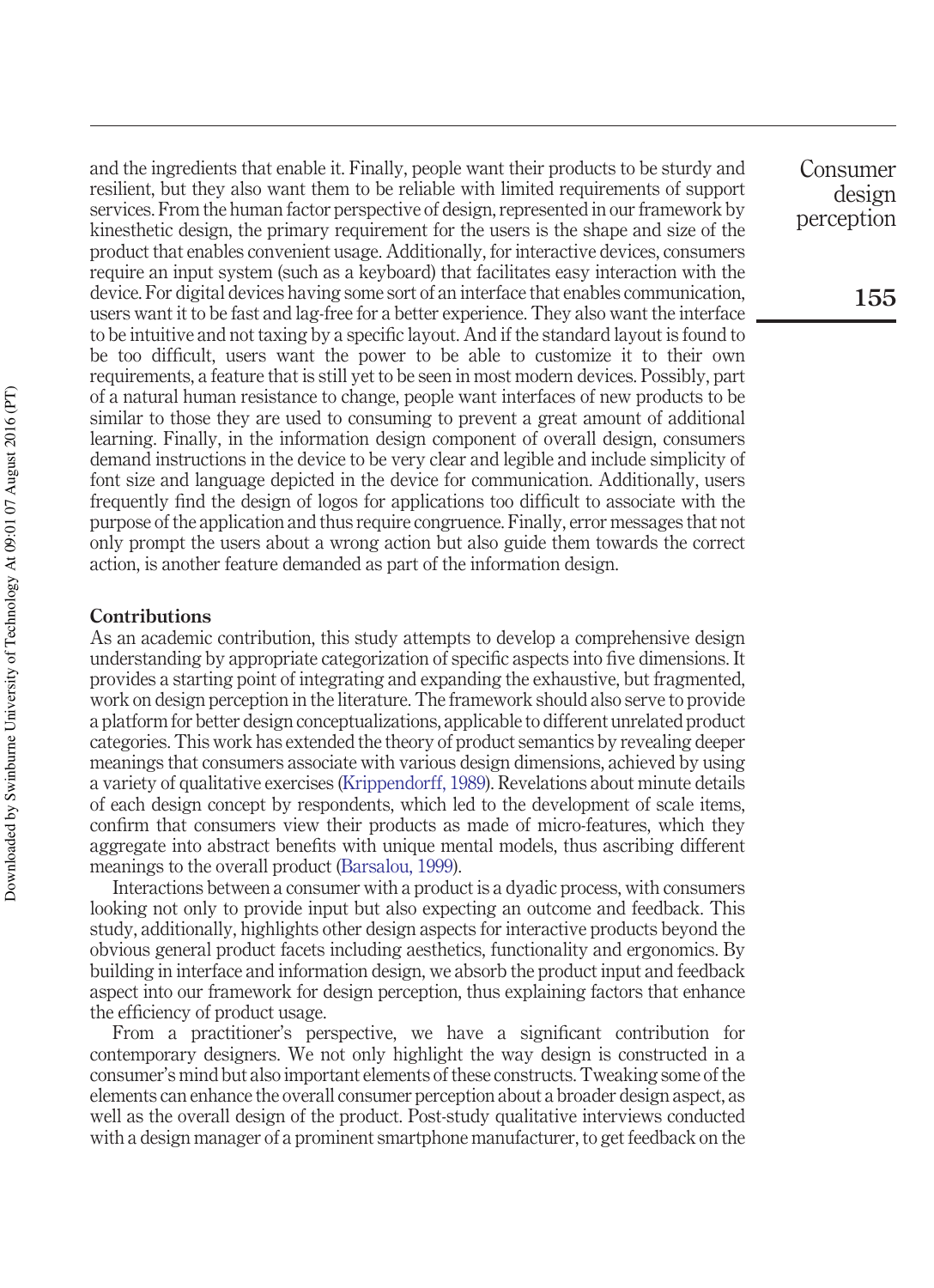design dimensions as well as scale items, got the following response: *It is interesting to see how consumers can go in details about certain features that they can see and some they cannot see. We know they look for good interfaces, but the concept of interface and information design as well as their microscopic understanding by this study has really given us good leads*. The findings highlight what are those elements that need to be focused upon, for designers to deliver products much more acceptable to the users.

Methodologically, another significant contribution of this study is the usage and demonstration of gamified inquiry designs and to assess their effectiveness in revealing consumer information, which normally can become restrained due to respondent fatigue. We successfully demonstrated the triangulation of three qualitative methodologies, two of them unique in gamified depth interviews and word association with correspondence analysis. The findings were fairly convergent and helped in using these methodologies as reinforcements, while covering up the drawbacks simultaneously.

#### **Limitations and future directions**

The study itself is not without limitations. A possible drawback is that a positivist approach was adopted to define the five design dimensions, which were assumed to be present in consumer cognition. Though ample literature support was presented to establish the viability of each of the design dimension, a semiotic analysis to reveal consumer meanings to the concept of design would have led to a more consumer-relevant design perception scale. However, as previously mentioned, a primary aim of this work was to make the scale useful for practicing designers, and the preconceived literature derived concepts of design were adopted, and respondents were then made to ascribe meanings to each of them that designers would find much more relevant in tweaking their products to make them more appealing.

Another drawback is that the items generated for each design dimension is purely done using qualitative methods. Though triangulation, auditability as well as literature integration ensure exploratory validity, there needs to be an empirical validation of the findings of this study to really accept the generated items as a valid scale for measuring different design dimensions. A final limitation of this work is the applicability of the model to a general product domain. The current study generated scale items for each design dimension from a smartphone perspective. While most of the items would retain relevance in a broader category of digital devices, some might become redundant in other categories, especially the category of non-interactive devices. A concerted effort to tweak the scale followed by empirical validation represents the progress made by this work.

#### **Conclusion**

The digital world is seeing huge advancements in technology every year, resulting in a proliferation of new breeds of products including smartphones, tablets, laptops, wearable gadgets and smart televisions, and the market encompasses three categories of manufactures: those involved in new innovations in form and function for devices with capabilities of micro-computers; players who have controlled manufacturing costs of older technologies and now set competitive prices for new products; and lower priced brands that manufacture products resembling costlier counterparts, therefore satisficing the aspirational needs of their owners. Considering the dynamics of this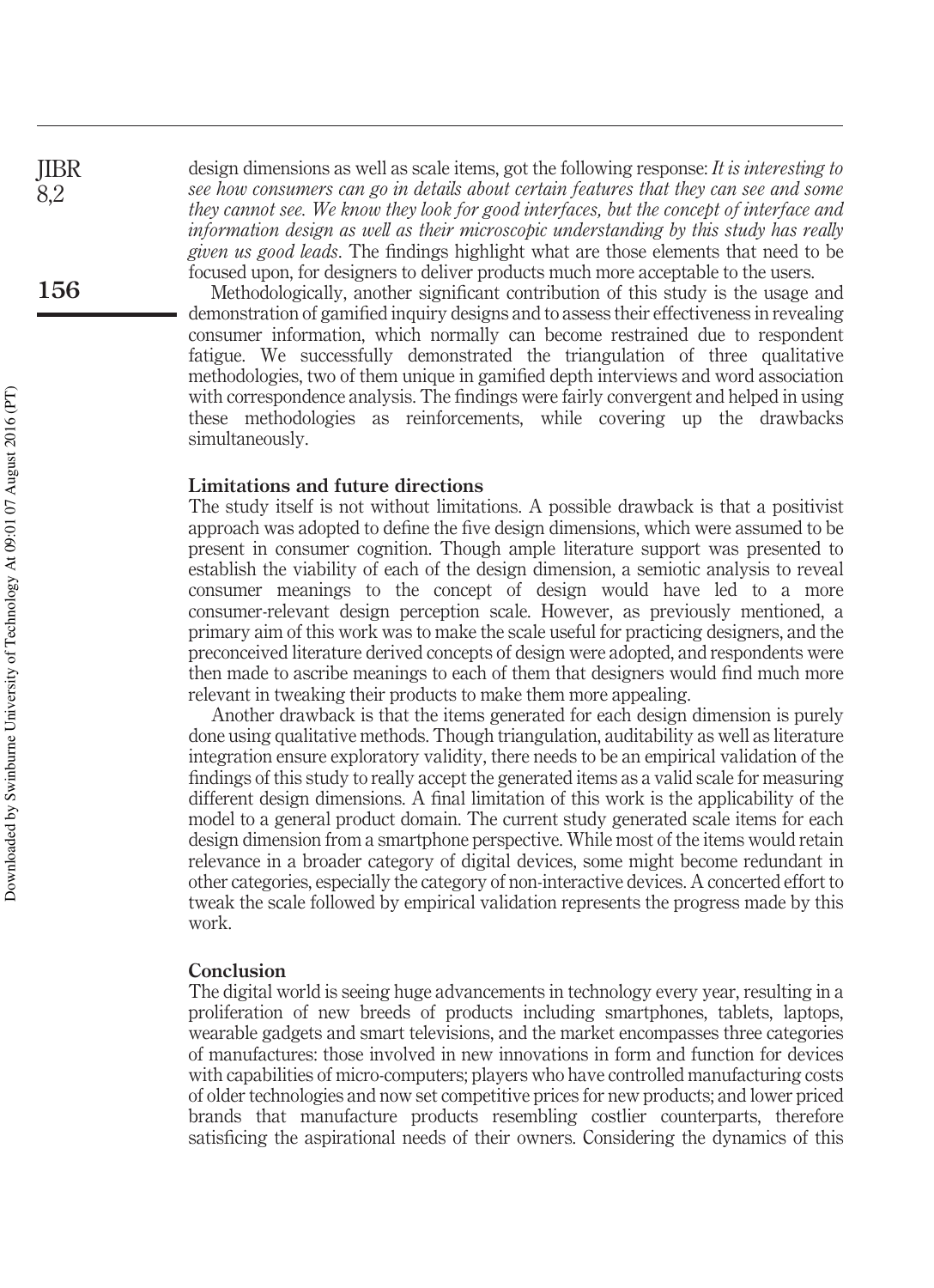market, it is critical to understand the role of different components of product design, especially as understood by the consumer. A dimensional framework should help design firms compartmentalize the design process and thus develop designs that are not just acceptable but also lead to a positive consumer experience. Conducted with a variety of qualitative exercises, this study proposes five dimensions to measure the product design of a digital device, as well as items that can be used to measure each of these dimensions. It is expected that these dimensions can be generalized in other similar product categories (such as interactive devices) and even be chosen selectively, with modifications, depending on the category and, as a result, be extremely and equally useful to designers and marketers.

#### **References**

- Barsalou, L.W. (1999), "Perceptions of perceptual symbols", *Behavioral and brain sciences*, Vol. 22 No. 4, pp. 637-660.
- Batra, R. and Ahtola, O.T. (1991), "Measuring the hedonic and utilitarian sources of consumer attitudes", *Marketing Letters*, Vol. 2 No. 2, pp. 159-170.
- Bloch, P.H. (1995), "Seeking the ideal form: product design and consumer response", *Journal of Marketing*, Vol. 59 No. 3, pp. 16-29.
- Bloch, P.H., Brunel, F.F. and Arnold, T.J. (2003), "Individual differences in the centrality of visual product aesthetics: concept and measurement", *Journal of Consumer Research*, Vol. 29 No. 4, pp. 551-565.
- Bradburn, N. (1977), "Respondent burden", *Health Survey Research Methods*, PHS Publication, pp. 49-53.
- Campbell, D.T. and Fiske, D.W. (1959), "Convergent and discriminate validation by the multitrait-multimethod matrix", *Psychological Bulletin*, Vol. 56 No. 2, pp. 81-105.
- Cannell, C.F. and Kahn, R.L. (1968), *Interviewing*, Addison-Wesley.
- Chitturi, R., Rajagopal, R. and Vijay, M. (2008), "Delight by design: the role of hedonic versus utilitarian benefits", *Journal of Marketing*, Vol. 72 No. 3, pp. 48-63.
- Clayton, R.B., Leshner, G. and Almond, A. (2015), "The extended iSelf: the impact of iPhone separation on cognition, emotion, and physiology", *Journal of Computer-Mediated Communication*, Vol. 20 No. 2, pp. 119-135.
- Coates, D. (2003), *Watches Tell More than Time*, McGraw-Hill, New York, NY.
- Creusen, M.E. and Schoormans, J.P. (2005), "The different roles of product appearance in consumer choice", *Journal of Product Innovation Management*, Vol. 22 No. 1, pp. 63-81.
- Cyr, D. (2008), "Modeling website design across cultures: relationships to trust, satisfaction, and e-loyalty", *Journal of Management Information Systems*, Vol. 24 No. 4, pp. 47-72.
- Cyr, D., Head, M. and Ivanov, A. (2006), "Design aesthetics leading to m-loyalty in smartphone commerce", *Information and Management*, Vol. 43 No. 8, pp. 950-963.
- Delaney, D., Sperling, C., Adams, C. and Leung, B. (2008), "Marine invasive species: validation of citizen science and implications for national monitoring networks", *Biological Invasions*, Vol. 10 No. 1, pp. 117-128.
- Desmet, P.M.A., Porcelijn, R. and Van Dijk, M.B. (2007), "Emotional design: application of a research-based design approach", *Knowledge, Technology and Policy*, Vol. 20 No. 3, pp. 141-155.
- Dess, G., Lumpkin, G.T. and Eisner, A.B. (2006), *Strategic Management: Text and Cases*, McGraw-Hill, New York, NY.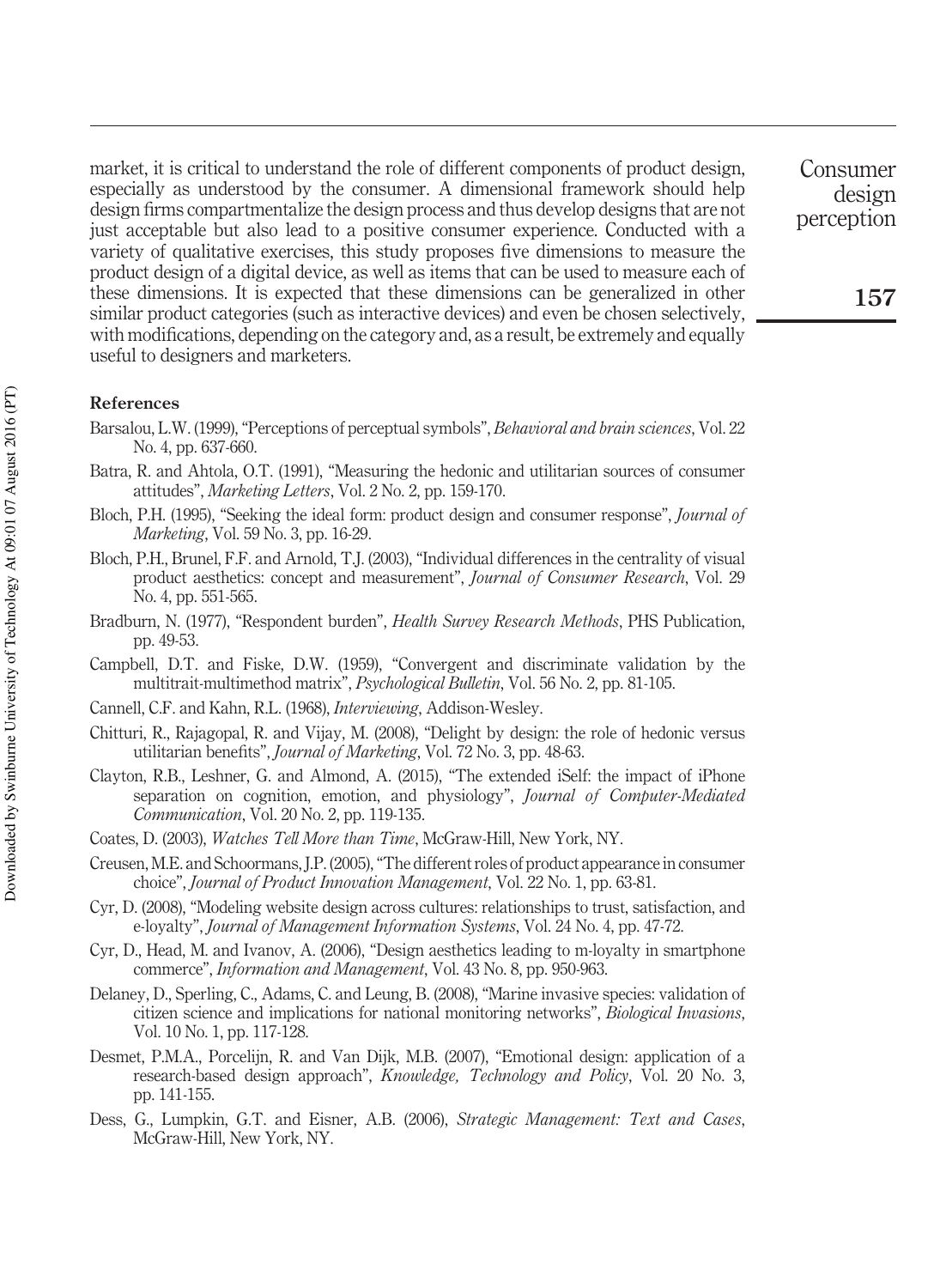| JIBR<br>8,2 | Dhar, R. and Klaus, W. (2000), "Consumer choice between hedonic and utilitarian goods", Journal<br>of Marketing Research, Vol. 37 No. 1, pp. 60-71.                                                                                                             |
|-------------|-----------------------------------------------------------------------------------------------------------------------------------------------------------------------------------------------------------------------------------------------------------------|
|             | Dillon, A., Richardson, J. and McKnight, C. (1990), "The effect of display size and text splitting on<br>reading lengthy text from the screen", Behavior and Information Technology, Vol. 9 No. 3,<br>pp. 215-227.                                              |
| 158         | Duchnicky, R.L. and Kolers, P.A. (1983), "Readability of text scrolled on visual display terminals<br>as a function of window size", <i>Human Factors</i> , Vol. 25 No. 6, pp. 683-692.                                                                         |
|             | Geistfeld, L.V., Sproles, G.B. and Badenhop, S.B. (1977), "The concept and measurement of a<br>hierarchy of product characteristics", Advances in Consumer Research, Vol. 4 No. 1,<br>pp. 302-307.                                                              |
|             | Guba, E. and Lincoln, Y. (1994), "Competing paradigms in qualitative research", in Denzin, N.K.<br>and Lincoln, Y. (Eds), <i>Handbook of Qualitative Research</i> , Sage Publications, Newbury Park,<br>CA, pp. 105-117.                                        |
|             | Gutman, J. (1982), "A means-end chain model based on consumer categorization processes",<br>Journal of Marketing, Vol. 46 No. 2, pp. 60-72.                                                                                                                     |
|             | Han, S.H. and Hong, S.W. (2003), "A systematic approach for coupling user satisfaction with<br>product design", <i>Ergonomics</i> , Vol. 46 Nos 13/14, pp. 1441-1461.                                                                                           |
|             | Hazzenzahl, M. (2004), "The interplay of beauty, goodness, and usability in interactive products",<br>Human Computer Interaction, Vol. 19 No. 4, pp. 319-349.                                                                                                   |
|             | Healy, M. and Perry, C. (2000), "Comprehensive criteria to judge validity and reliability of<br>qualitative research within the realism paradigm", Qualitative Market Research, Vol. 3<br>No. 3, pp. 118-126.                                                   |
|             | Holbrook, M.B. (1999), Consumer Value: A Framework for Analysis and Research, Psychology<br>Press.                                                                                                                                                              |
|             | Hollins, B. and Pugh, S. (1990), Successful Product Design: What To Do and When, Butterworths,<br>London.                                                                                                                                                       |
|             | Huang, E.M. and Truong, K.N. (2008), "Breaking the disposable technology paradigm:<br>opportunities for sustainable interaction design for smartphone phones", Proceedings of the<br>SIGCHI Conference on Human Factors in Computing Systems, ACM, pp. 323-332. |
|             | Jordan, P.W. (1998), "Human factors for pleasure in product use", <i>Applied Ergonomics</i> , Vol. 29<br>No. 1, pp. 25-33.                                                                                                                                      |
|             | Jordan, P.W. (2000), Designing Pleasurable Products: An Introduction to the New Human Factors,<br>Taylor and Francis, London.                                                                                                                                   |
|             | Karjalainen, T.M. and Snelders, D. (2010), "Designing visual recognition for the brand", Journal of<br><i>Product Innovation Management, Vol. 27 No. 1, pp. 6-22.</i>                                                                                           |
|             | Karjaluoto, H., Karvonen, J., Kesti, M., Koivumaki, T., Manninen, M. and Pakola, J. (2005), "Factors<br>affecting consumer choice of smartphone phones: two studies from Finland", Journal of<br>EuroMarketing, Vol. 14 No. 3, pp. 59-82.                       |
|             | Khalid, H.M. (2006), "Embracing diversity in user needs for affective design", Applied Ergonomics,<br>Vol. 37 No. 1, pp. 409-418.                                                                                                                               |
|             | Kotler, P. and Rath, A.G. (1986), "Design: a powerful but neglected strategic tool", Journal of<br>Business Strategy, Vol. 5 No. 2, pp. 16-21.                                                                                                                  |
|             | Krippendorff, K. (1989), "On the essential contexts of artifacts or on the proposition that design is<br>making sense (of things)", <i>Design Issues</i> , Vol. 5 No. 2, pp. 9-39.                                                                              |
|             | Linghammer, F. (2007), "Usability and aesthetics: is beautiful more usable", Master thesis in<br>cognitive science.                                                                                                                                             |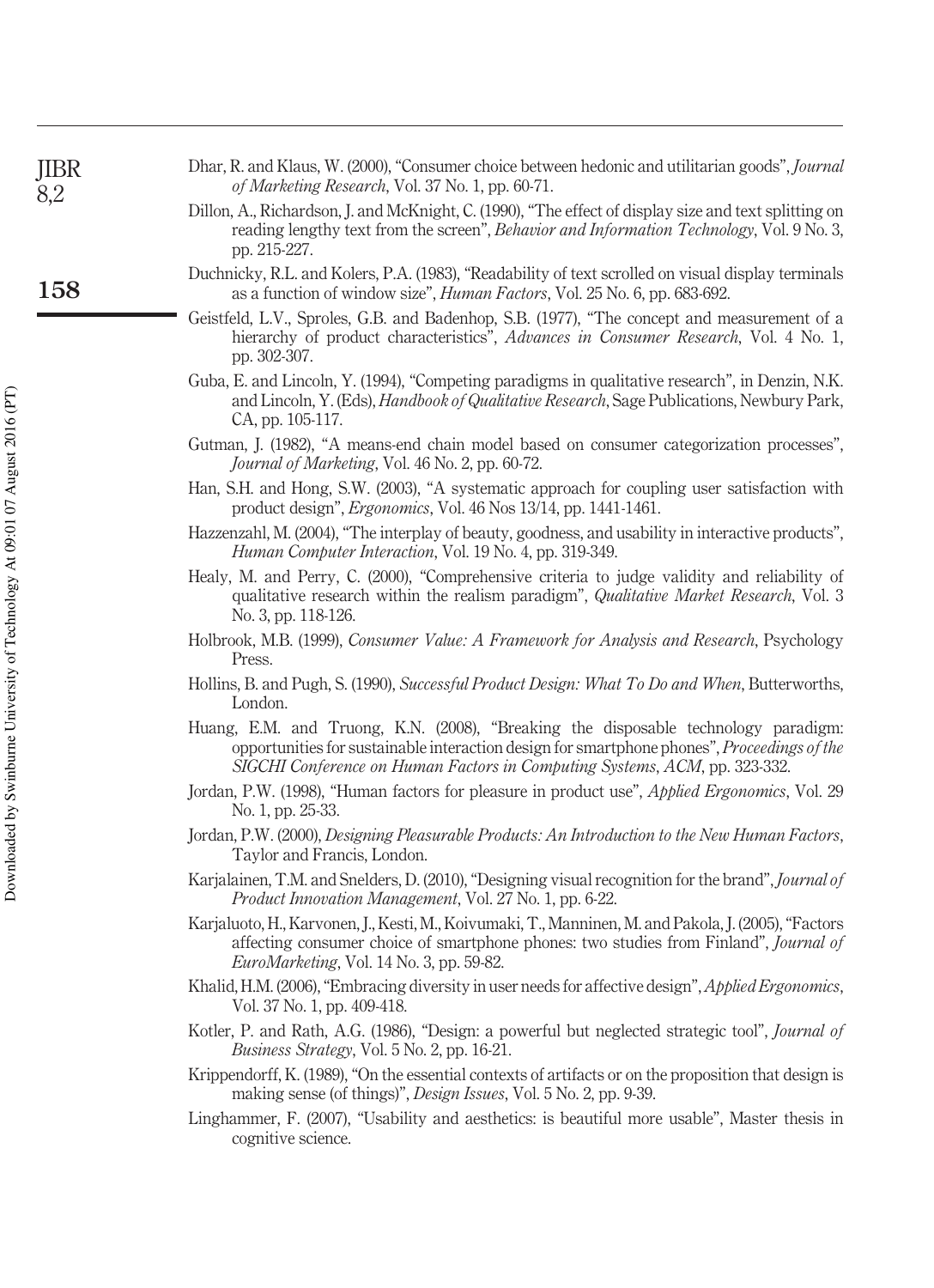Magee, B. (1985), *Popper*, Fontana, London.

Mano, H. and Oliver, R.L. (1993), "Assessing the dimensionality and structure of the consumption experience: evaluation, feeling, and satisfaction", *Journal of Consumer Research*, Vol. 20 No. 3, pp. 451-466.

Mick, D.G. (1986), "Consumer research and semiotics: exploring the morphology of signs, symbols, and significance", *Journal of Consumer Research*, Vol. 13 No. 2, pp. 196-213.

Mullet, K. and Sano, D. (1995), *Designing Visual Interfaces*, Prentice-Hall.

- Noble, C.H. and Kumar, M. (2008), "Using product design strategically to create deeper consumer connections", *Business Horizons*, Vol. 51 No. 1, pp. 441-450.
- Noble, C.H. and Kumar, M. (2010), "Exploring the appeal of product design: a grounded, value-based model of key design elements and relationships", *Journal of Product Innovation Management*, Vol. 27 No. 5, pp. 640-657.
- Norman, D.A. (1988), *The Psychology of Everyday Things*, Basic Books.
- Odobašic, D., Medak, D. and Miler, M. (2013), "Gamification of geographic data collection", ´ available at: [http://gispoint.de/fileadmin/user\\_upload/paper\\_gis\\_open/537532047.pdf](http://gispoint.de/fileadmin/user_upload/paper_gis_open/537532047.pdf) (accessed 27 September 2014).
- Osborne, D.J. (1987), *Ergonomics at Work*, John Wiley and Sons, New York, NY.
- Page, C. and Herr, P.M. (2002), "An investigation of the processes by which product design and brand strength interact to determine initial affect and quality judgments", *Journal of Consumer Psychology*, Vol. 12 No. 2, pp. 133-147.
- Petruzzellis, L. (2010), "Smartphone phone choice: technology vs marketing. The brand effect in Italian market", *European Journal of Marketing*, Vol. 44 No. 5, pp. 610-634.
- Pullman, M.E. and Gross, M.A. (2004), "Ability of experience design elements to elicit emotions and loyalty behaviors", *Decision Sciences*, Vol. 35 No. 3, pp. 551-578.
- Razzaghi, M. and Ramirez, M. (2005), "The influence of the designers' own culture on the design aspects of products", *6th International Conference of the European Academy of Design*, *Bremen*.
- Roy, R. and Bruce, M. (1988), "Competitive by design", *Journal of Marketing Management*, Vol. 4 No. 2, pp. 201-216.
- Salmi, A. and Sharafutdinova, E. (2008), "Culture and design in emerging markets: the case of smartphone phones in Russia", *Journal of Business and Industrial Marketing*, Vol. 23 No. 6, pp. 384-394.
- Seva, R.R., Duh, H. and Helander, M. (2007), "Integrating pre-purchase affect in product concept development", *International Journal of Simulation and Process Modeling*, Vol. 3 No. 4, pp. 204-218.
- Seva, R.R. and Helander, M.G. (2009), "The influence of cellular phone attributes on users' affective experiences: a cultural comparison", *International Journal of Industrial Ergonomics*, Vol. 39, pp. 341-346.
- Sheng, M.L. and Teo, T.S.H. (2012), "Product attributes and brand equity in the smartphone domain: the mediating role of customer experience", *International Journal of Information Management*, Vol. 32 No. 1, pp. 139-146.
- Sheth, J.N. and Solomon, M.R. (2014), "Extending the extended self in a digital world", *Journal of Marketing Theory and Practice*, Vol. 22 No. 2, pp. 123-132.
- Sonderegger, A. and Sauer, J. (2010), "The influence of design aesthetics in usability testing: effects on user performance and perceived usability", *Applied Ergonomics*, Vol. 41 No. 1, pp. 403-410.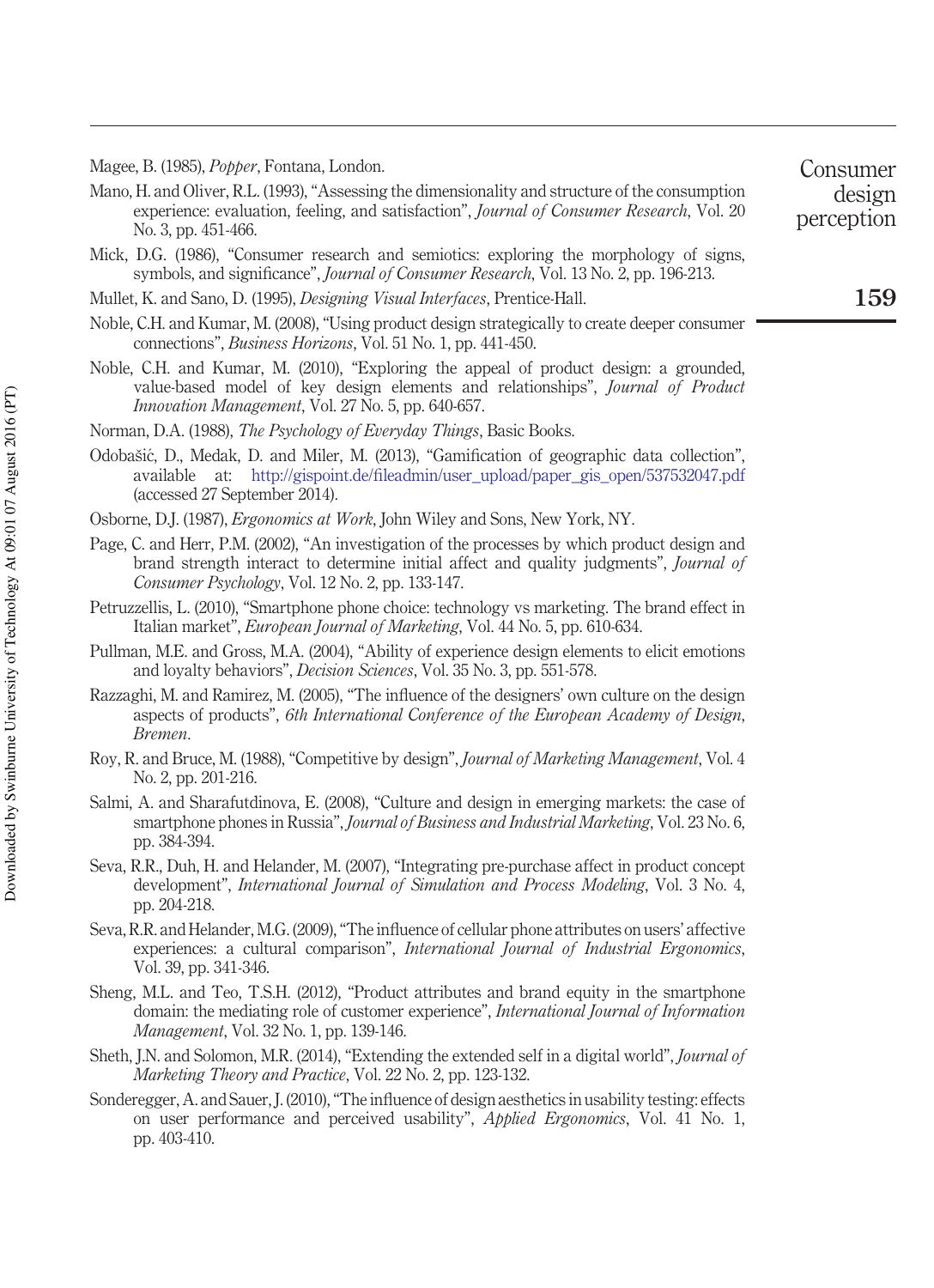| <b>JIBR</b> | Veryzer, R.W. Jr. (1993), "Aesthetic response and the influence of design principles on product |
|-------------|-------------------------------------------------------------------------------------------------|
| 8,2         | preferences", <i>Advances in Consumer Research</i> , Vol. 20 No. 1, pp. 224-228.                |

- Veryzer, R.W, Jr and Hutchinson, J.W. (1998), "The influence of unity and prototypicality on aesthetic responses to new product designs", *Journal of Consumer Research*, Vol. 24 No. 4, pp. 374-394.
- Voss, K.E., Spangenberg, E.R. and Grohman, B. (2003), "Measuring the hedonic and utilitarian dimensions of consumer attitude",*Journal of Marketing Research*, Vol. 40 No. 1, pp. 310-320.
- Yanamoto, M. and Lambert, D.R. (1994), "The impact of product aesthetics on the evaluation of industrial products", *Journal of Product Innovation Management*, Vol. 11 No. 4, pp. 309-324.
- Yun, M.H., Han, S.H., Hong, S.W. and Kim, J. (2003), "Incorporating user satisfaction into the look-and feel of smartphone phone design", *Ergonomics*, Vol. 46 No. 1, pp. 1423-1440.
- Zielfe, M. (2002), "The influence of user expertise and phone complexity on performance, ease of use and learnability of different smartphone phones", *Behavior and Information Technology*, Vol. 21 No. 5, pp. 303-311.

#### **Further reading**

- Boztepe, S. (2003), "The notion of value and design", *Journal of Asian Design International Conference*, Vol. 1 No. 10, pp. 1-8.
- Caru, A. and Cova, B. (2003), "Revisiting consumption experience: a more humble but complete view of the concept", *Marketing Theory*, Vol. 3 No. 2, pp. 267-286.
- Davis, F.D. (1989), "Perceived usefulness, perceived ease of use, and user acceptance of information technology", *MIS Quarterly*, Vol. 13 No. 3, pp. 319-340.
- Doczi, G. (2005), *The Power of Limits: Proportional Harmonies in Nature, Art, and Architecture*, Shambhala Publications, CA.
- Garrett, J.J. (2003), *The Elements of User Experience: User-Centered Design for the Web and Beyond*, New Riders Publications.
- Gentile, C., Spiller, N. and Noci, G. (2007), "How to sustain the customer experience: an overview of experience components that co-create value with the customer", *European Management Journal*, Vol. 25 No. 5, pp. 395-410.
- Graeff, T.R. (1997), "Comprehending product attributes and benefits: the role of product knowledge and means– end chain inference", *Psychology and Marketing*, Vol. 14 No. 2, pp. 163-183.
- Hekkert, P. and Leder, H. (2008), "Product aesthetics", *Product Experience*, pp. 259-285.
- Kivetz, R. and Itamar, S. (2002), "Self-control for the righteous: toward a theory of pre-commitment to indulgence", *Journal of Consumer Research*, Vol. 29 No. 2, pp. 199-217.
- Kurosu, M. and Kashimura, K. (1995), "Apparent usability vs inherent usability: experimental analysis on the determinants of the apparent usability", *Conference Companion on Human Factors in Computing Systems*, ACM, pp. 292-293.
- LaSalle, D. and Britton, T.A. (2003), *Priceless. Turning Ordinary Products into Extraordinary Experiences*, Harvard Business School Press, Boston, MA.
- Leung, L. and Wei, R. (2000), "More than just talk on the move: uses and gratifications of the cellular phone", *Journalism and Mass Communication Quarterly*, Vol. 77 No. 2, pp. 308-321.
- Lewis, J.R. (1995), "IBM computer usability satisfaction questionnaires: psychometric evaluation and instructions for use", *International Journal of Human-Computer Interaction*, Vol. 7 No. 1, pp. 57-78.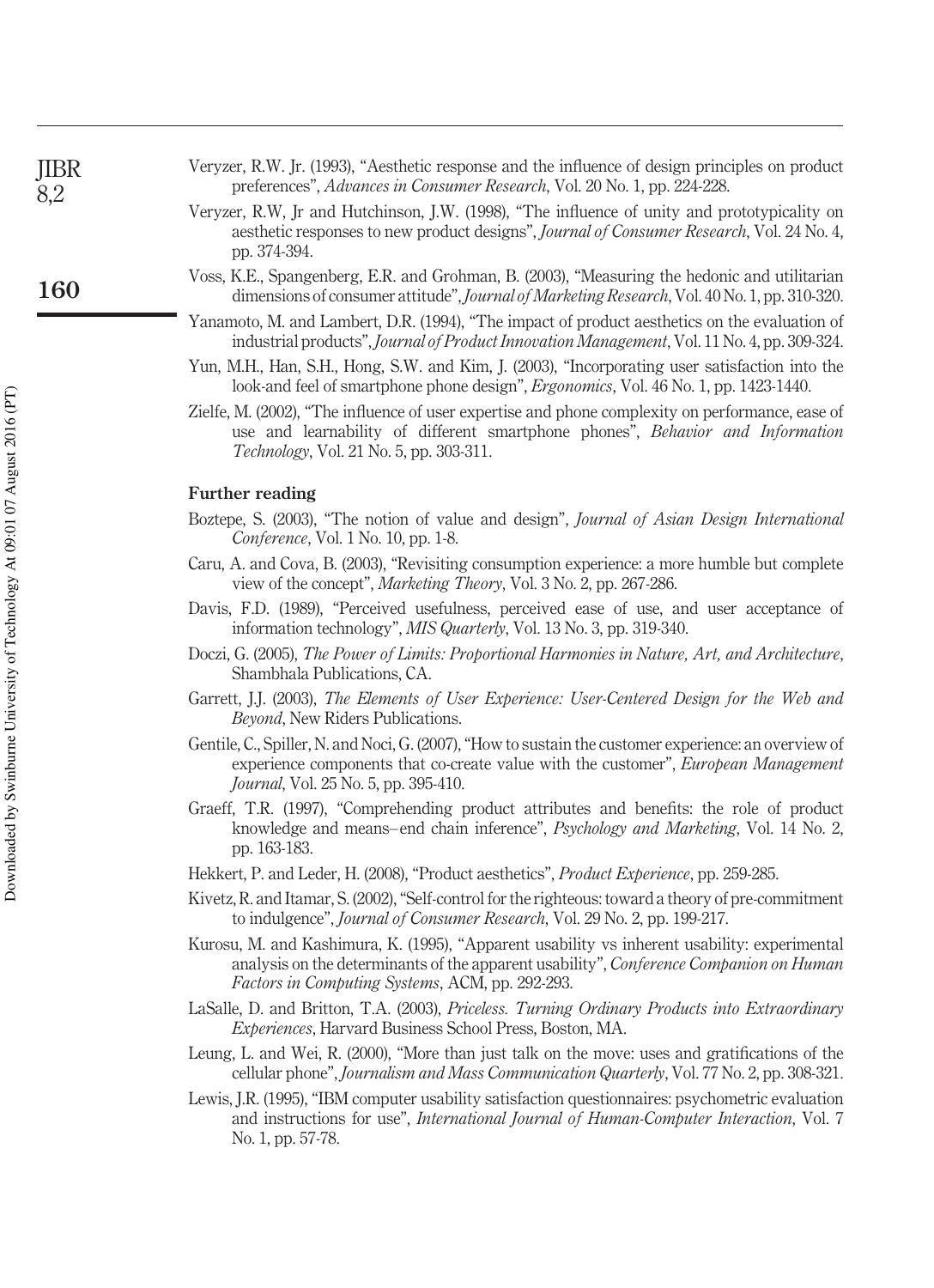| Okada, E.M. (2005), "Justification effects on consumer choice of hedonic and utilitarian goods".<br>Journal of Marketing Research, Vol. 42 No. 2, pp. 43-53.                                                                         | Jonsumer<br>design |
|--------------------------------------------------------------------------------------------------------------------------------------------------------------------------------------------------------------------------------------|--------------------|
| Pye, D. (1978), The Nature and Aesthetics of Design, Van Nostrand, New York, NY.                                                                                                                                                     | perception         |
| Reisel, J.F. and Shneiderman, B. (1987), "Is bigger better? The effects of display size on program<br>reading", <i>Human Computer Interaction</i> , Vol. 1, pp. 113-122.                                                             |                    |
| Shaw, C. and Ivens, J. (2005), <i>Building Great Customer Experiences</i> , MacMillan, New York, NY.                                                                                                                                 |                    |
| Strahilevitz, M. and John, M.G. (1998), "Donations to charity as purchase incentives: how well they<br>work may depend on what you are trying to sell", <i>Journal of Consumer Research</i> , Vol. 24<br>No. 4, pp. 434-446.         | 161                |
| Tractinsky, N. (1997), "Aesthetics and apparent usability: empirically assessing cultural and<br>methodological issues", Proceedings of the ACM SIGCHI Conference on Human Factors in<br><i>Computing Systems, ACM, pp. 115-122.</i> |                    |
| Yoo, B. and Donthu, N. (2001), "Developing and validating a multidimensional consumer-based<br>brand equity scale", <i>Journal of Business Research</i> , Vol. 52 No. 1, pp. 1-14.                                                   |                    |
| About the author                                                                                                                                                                                                                     |                    |

Abhishek Mishra is an Assistant Professor of marketing at IIM Indore and has completed his PhD from IIM Lucknow in the area of product design and its implications on brand equity. He brings to the table a decent combination of corporate experience as a Management Consultant with Holtec Consulting and IMRB International, and an Academician, following his BTech (IIT Roorkee) and MBA. His areas of interest include brand management, marketing research and product design. Abhishek Mishra can be contacted at: [abhishek@iimidr.ac.in](mailto:abhishek@iimidr.ac.in)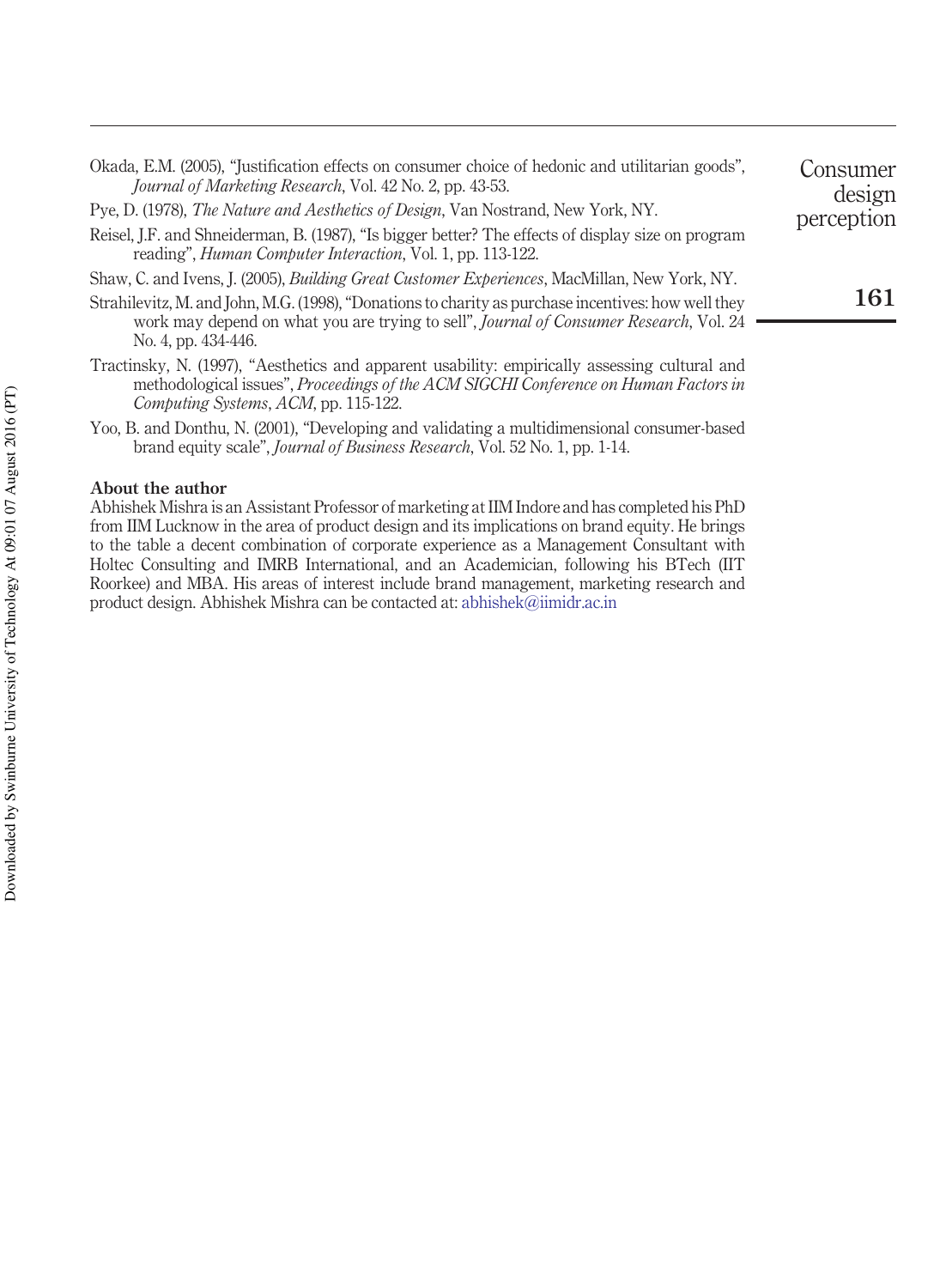| JIBR<br>8,2                        | Appendix 1 |                    |                                     |                                                              |                                                                     |                         |                     |
|------------------------------------|------------|--------------------|-------------------------------------|--------------------------------------------------------------|---------------------------------------------------------------------|-------------------------|---------------------|
| 162                                |            | Group 12 Group 13  | Physical Looks                      | Functional Structure                                         | Complexity<br>Durability                                            | <b>Brand</b>            |                     |
|                                    |            |                    | looks                               |                                                              |                                                                     |                         |                     |
|                                    |            | Group 11           | Features                            |                                                              | Specification                                                       |                         |                     |
|                                    |            | Group 10           |                                     |                                                              | Friendliness<br>User                                                | Technology              | Size                |
|                                    |            | Group 9            | Aesthetics Functionality Aesthetics | Functionality Technology Simplicity Look and feel Aesthetics | Ergonomics User interface Differentiation Personality<br>Creativity | Uniqueness              | impression<br>First |
|                                    |            | Group 8            |                                     |                                                              |                                                                     |                         |                     |
|                                    |            | Group 7            | Looks                               |                                                              |                                                                     | Convenient              |                     |
|                                    |            | Group 6            |                                     | Aesthetics                                                   | Functionality Out of Box<br>Ergonomics VFM                          |                         | Usability           |
|                                    |            | Group 5            | Appearance Practicality Abstract    | appeal                                                       | Usability<br>Utility                                                | Affordability Structure | Quality             |
|                                    |            | Group 4            |                                     | Functions External                                           | Durability<br>Creativity                                            |                         |                     |
|                                    |            | Group 3            |                                     | Uniqueness                                                   | Technology<br>Features                                              | Custom looks            |                     |
| Table AI.<br>Summary sheet,        |            | Group <sub>2</sub> | Appearance Innovative Looks         | features<br>New                                              | attribute<br>Internal<br>Curves                                     | friendliness<br>User-   | Shape               |
| Stage 1 focus group<br>discussions |            | Group 1            |                                     | Usability                                                    | Features                                                            |                         |                     |

Downloaded by Swinburne University of Technology At 09:01 07 August 2016 (PT) Downloaded by Swinburne University of Technology At 09:01 07 August 2016 (PT)